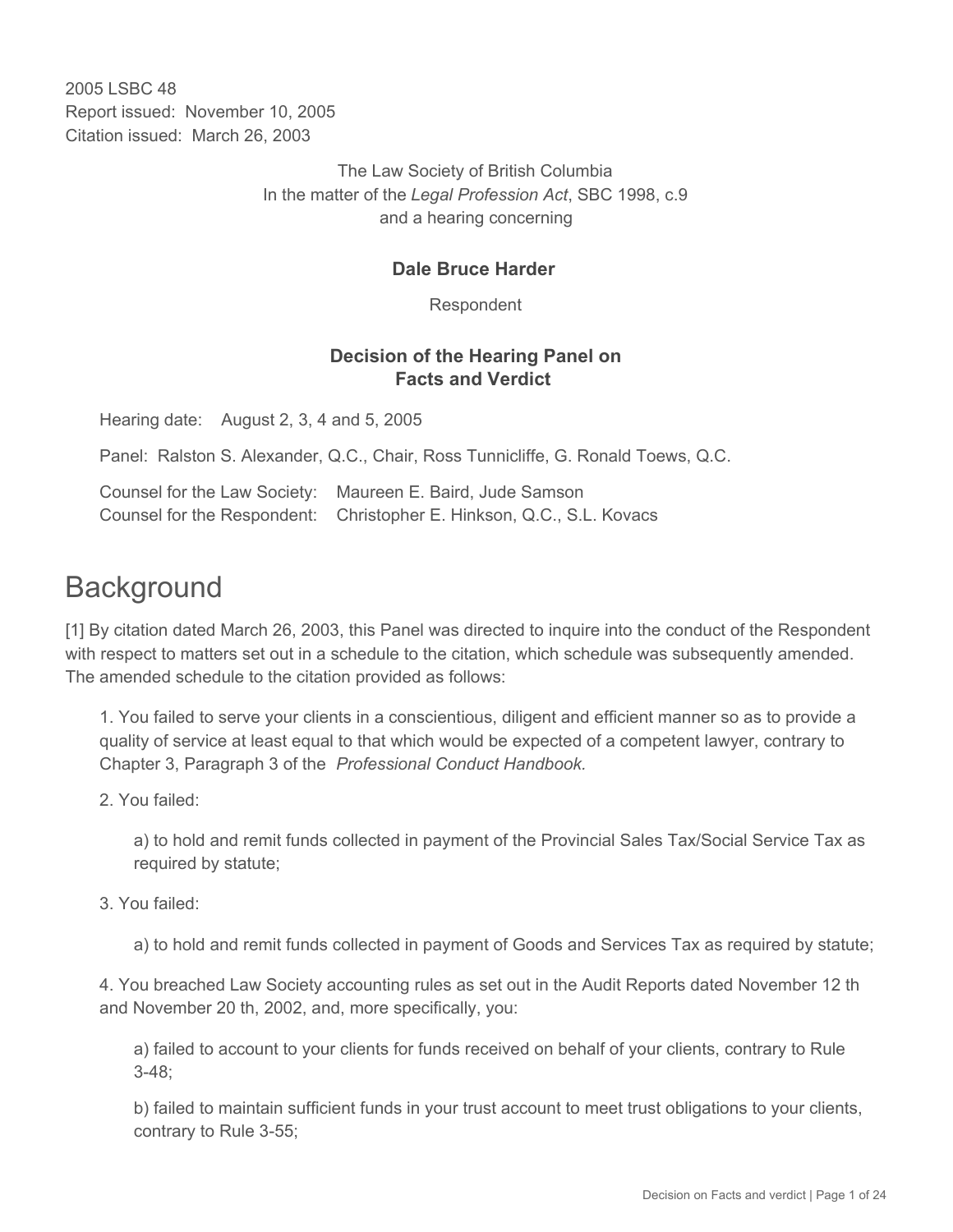c) failed to promptly report trust shortages to the Law Society, contrary to Rule 3-66;

d) failed to maintain trust books, records and accounts, contrary to Rule 3-60;

e) failed to maintain general books, records and accounts, contrary to Rule 3-61;

f) failed to record general transactions within 30 days and trust account transactions within 7 days of the transaction, contrary to Rule 3-63; and

g) failed to make withdrawals from trust in accordance with Rule 3-56.

5. You failed to render accounts or rendered accounts that did not contain a reasonably descriptive statement of services, contrary to Section 69 of the *Legal Profession Act*.

6. You failed to adequately supervise an employee, B.P., contrary to Chapter 12 of the *Professional Conduct Handbook*.

7. You misappropriated funds received in trust by you, in your capacity as a barrister and solicitor in that, between April 2000 and November 2001, you withdrew funds held in trust on behalf of your clients without their knowledge, consent, or authorization and without services being provided or an account being prepared and delivered to said clients.

8. Prior to the withdrawal of trust funds, you failed to prepare and deliver an account to several clients, contrary to Rule 3-57(2) of the Law Society Rules.

9. You failed to file a Form 47 for the period ending January 31, 2001, contrary to Rule 3-72 of the Law Society Rules.

10. You failed to pay the second installment of annual fees on July 3, 2001 when due and, contrary to Section 30(7) of the *Legal Profession Act*, you practised while uninsured until September 25, 2001 when you forwarded payment of the second installment to the Law Society.

[2] The citation and the amended schedule were entered as Exhibit 1 in the proceedings.

[3] The parties filed an Agreed Statement of Facts and Admissions as Exhibit 2 in the proceedings. The Agreed Statement of Facts is attached as Appendix 1 to this decision.

[4] The effect of the Agreed Statement of Facts and Admission is that counts 1 through 6 and 8 through 10 in the amended schedule to the citation are acknowledged as having been made out by the Law Society. The Respondent acknowledges that his behaviour with respect to those numbered counts amounts to professional misconduct.

[5] The Agreed Statement of Facts acknowledges in paragraph 43 that at the time the Respondent ceased practice a trust shortage existed in an amount between \$42,396.11 and \$56,626.21. This same trust shortage is described in paragraph 83 of the Agreed Statement of Facts.

[6] The sole question in dispute and before this Panel to decide was whether the behaviour of the Respondent amounted to "misappropriation" as described in paragraph 7 of the amended schedule to the citation or whether the trust shortages described above could be characterized in some way other than misappropriation due to circumstances extant in the life and times of the Respondent.

[7] The determination of that single question occupied the four days of the hearing.

#### **Factual Overview**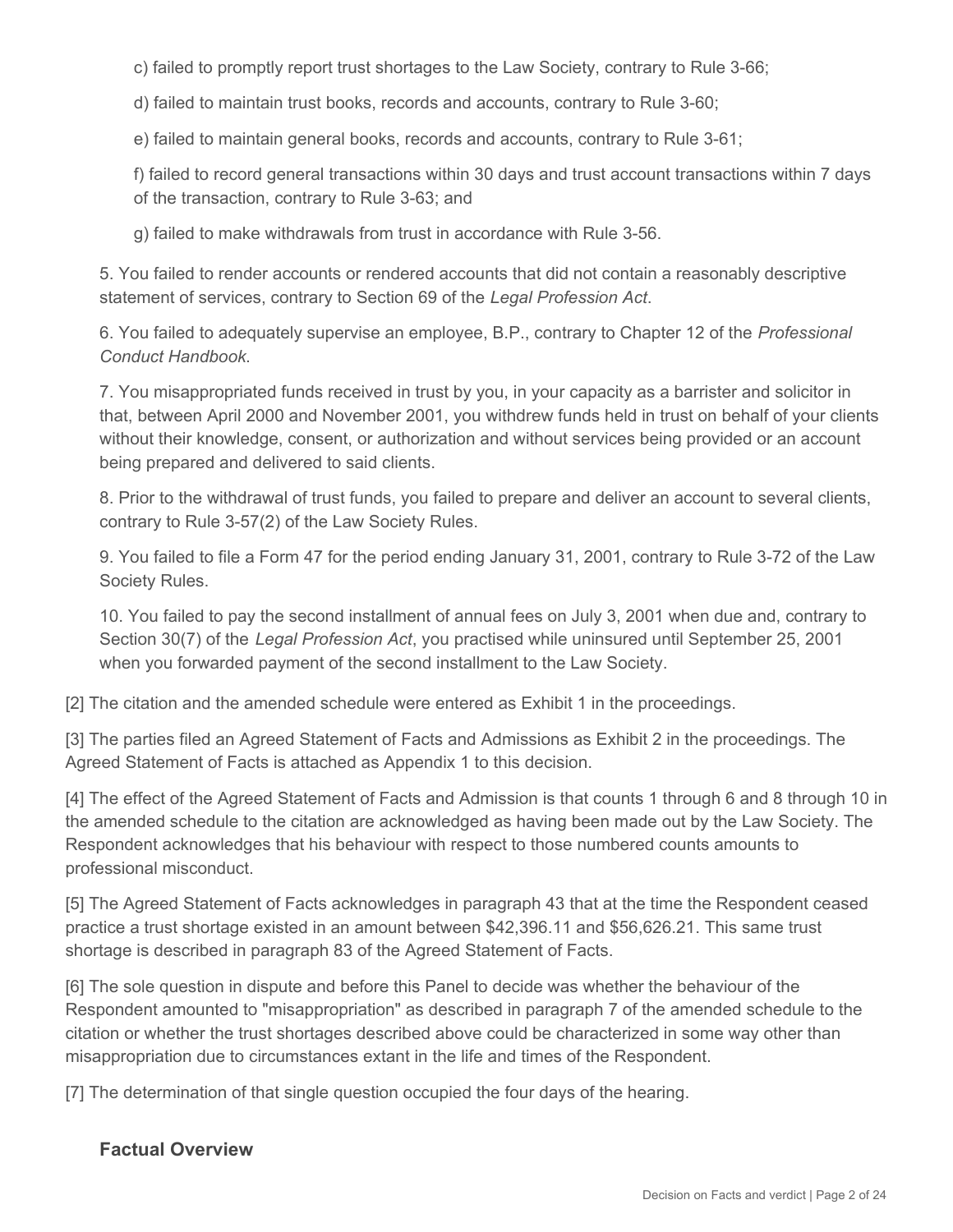[8] For the period of time from sometime in 1998, when the Respondent was diagnosed with Type 2 diabetes, until he ceased practice late in 2001, the Respondent suffered a variety of health ailments which manifested themselves in a number of ways. In the fall of 2000 the Respondent was diagnosed as being clinically depressed and he was prescribed an anti-depressant medication in April of 2001. He sought psychiatric treatment for his depression in early 2002.

[9] For the purposes of the analysis surrounding the accounting for the Respondent's practice, it was demonstrated that he conducted the vast majority of his financial transactions through a single account at the [Bank], which in the fall of 2001 became the [Bank]. For ease of reference we will refer to the Bank as the [Bank] throughout even though for a small part of the material time it was the [Bank].

[10] It was through this account at the [Bank] that all trust transactions were conducted; the Respondent did not maintain a separate general account but instead he used the single trust account at the [Bank]for his general account purposes including for payment of personal and practice related debts and for payments to the Respondent on account of draws for living expenses.

[11] As noted above, the absence of a general account, and the co-mingling of personal and trust funds was acknowledged to be a breach of the Law Society Accounting Rules. The focus of the Panel on this bank account however was more directed at the fact of the trust shortages in this account which trust shortages, simply stated, resulted from the fact that the Respondent withdrew from this single "pooled" account funds for personal expenses or practice expenses to an extent of between \$42 and \$54 thousand dollars more than he had his own funds on deposit for that purpose. In other words, the Respondent used client funds to pay his practice and personal living expenses to an extent of somewhere between \$42,000 and \$54,000.

[12] The evidence (of both the Law Society and the Respondent) verified that virtually all of the banking done through the [Bank] account was done personally by the Respondent. The evidence further verified that at the material time, the Respondent attended at the [ Bank] virtually every day (sometimes twice a day) and that he would almost always inquire as to the balance in the account during these personal attendances at the branch.

## **Medical Reports**

[13] Exhibit 8 in the proceedings was a binder of medical reports - these reports were nearly two hundred pages of material.

[14] The Respondent provided a medical report prepared by Dr. Shabehram Lohrasbe dated May 8, 2005. Dr. Lohrasbe interviewed the Respondent on March 30, 2005 and conducted a variety of interviews and a review of existing psychiatric reports from the Respondent's earlier physician; he also interviewed several of the Respondent's friends and associates, including his then current conjugal partner and several of his long-time friends. Dr. Lohrasbe concludes that the principle psychiatric diagnosis of the Respondent is of Major Depression. He notes that the Respondent has likely suffered from a low grade of depression for most of his adult life.

[15] Dr. Lohrasbe notes that the Respondent's severe depression was likely first manifested in the early 1990's and that the Respondent declined steadily thereafter. Dr. Lohrasbe quoted a former partner of the Respondent in the following terms:

"I was increasingly concerned about his appearance and conduct . . . he was losing his ability to focus . . . he would say the same thing, over and over again, all day long . . . he became more and more despondent and hopeless . . . he was often confused . . . it was as though mental movement for him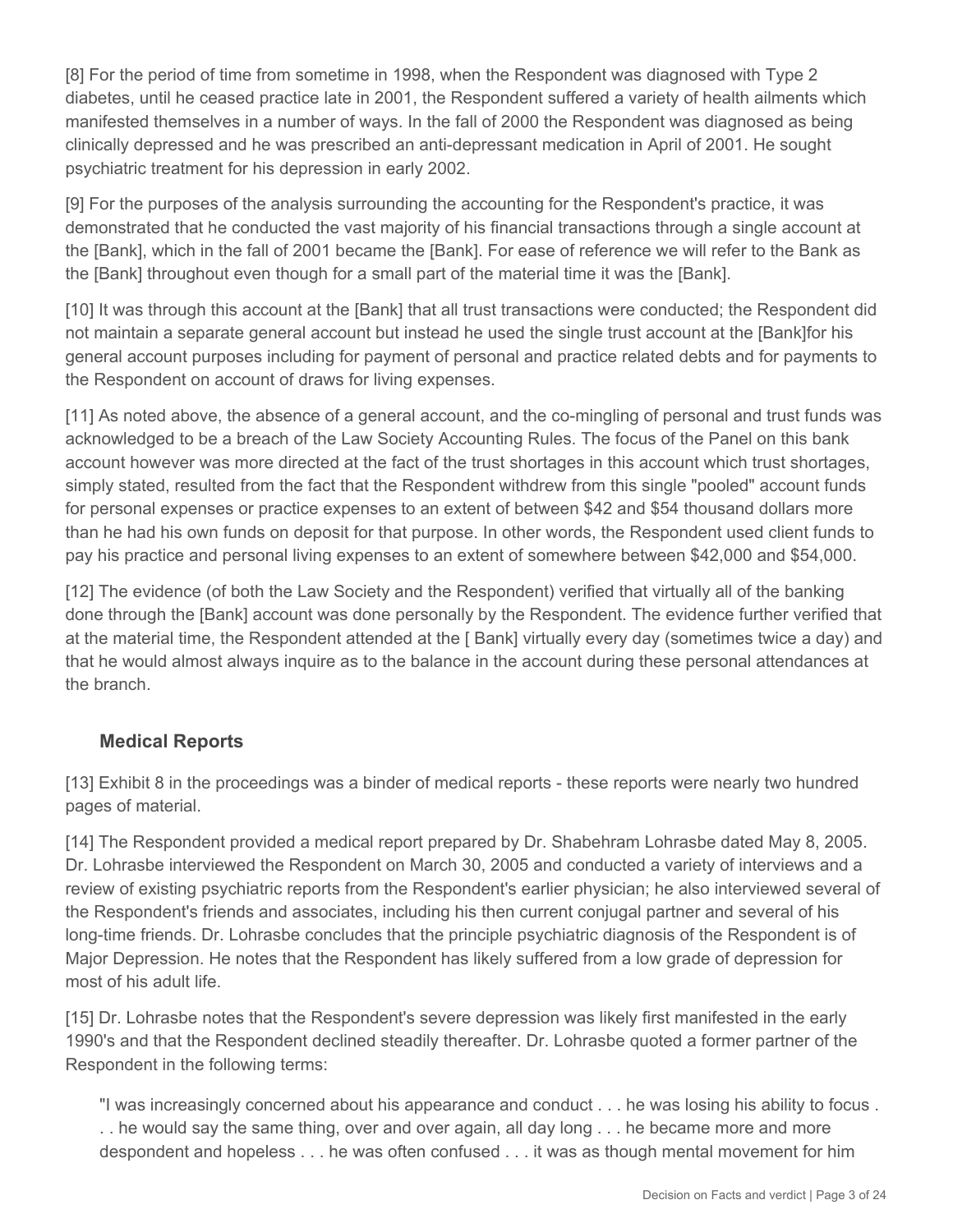was like going through peanut butter . . . early on he was belligerent to clients and staff . . . he became paranoid about his treatment at the firm . . he began to lose his sense of self . . . his personal hygiene went downwards, through the floor . . . he was filthy, smelled bad, would shave his face on one side . . . he dressed like he'd slept in his clothes . . . at one point he was pulling out his hair . . . there was a wide patch on one side of his temple . . . I'd tell him, you need medical help, and he'd say, "yeah, I know, but I'll try one more day and see'. . . in my layman's opinion he had started to become nuts."

#### [16] Dr. Lohrasbe observed:

"Noticeable in the description [above] is the graphic account of the decline of personal hygiene. In an intelligent and previously successful professional, neglect of basic personal hygiene is a very clear indicator that the impact of his depression has advanced well into the realm of enormous personal dysfunction. The described problems with attention and concentration (inability to focus) and sluggish mental performance are classic features of the cognitive decline associated with depression, with the severity of such cognitive decline being a good barometer for the overall severity of the depression."

#### [17] Dr. Lohrasbe went on to say:

"All information available indicates that Mr. Harder was severely depressed during the years between February 1998 and November 2001, when he signed an agreement not to practice. It is my understanding that the actions and omissions that are the subject of the inquiry by the Law Society of B.C. involve financial transactions, including (as a very general description) failure to hold and remit funds appropriately, failure to otherwise manage trust accounts appropriately, and misappropriation of funds. I am not in a position to comment on Mr. Harder's mental state at the specific times of each of these actions or omissions, as he cannot provide an account of his thoughts, feelings and behaviors during those transactions. Mr. Harder can barely remember events in the general timeframe, and his memory for specifics and sequences is grossly impaired. Therefore, specific and concrete information about his mental state during each of the many relevant transaction is not available. However, the impact of severe depression on volitional behaviour generally is frequently an issue in forensic psychiatric practice, and I am comfortable offering the following general opinion."

[18] Dr. Lohrasbe then noted evidence of a significant decline in the Respondent's cognition and mentation. He described a decline in the cognitive ability (to think and to know) and in the Respondent's mentation, being that which allows an individual to "make sense" of the myriad streams of information which come through immediate experience. Mentation is the intellectual and cognitive capacity in action in the real world. He noted that the available information suggested that the Respondent's mentation (his ability to make sense) was grossly disordered during the relevant timeframe. Dr. Lohrasbe observed that fundamental to coherent thinking is attention, being the ability to arouse, focus, maintain, and appropriately shift conscious awareness voluntarily. He notes that an impact of depression on cognition and mentation begins with its undermining of attention which is a basic building block of many mental functions. He noted that the ability of the Respondent to focus attention did happen, and on a sustained basis. He noted then that as the depression increased, "executive functioning" was compromised. Executive functioning is used to describe a variety of related cognitive processes such as the ability to generate options, to initiate solutions, to plan and sequence tasks, to make decisions, to self monitor thoughts and emotions, and to respond reflexively to the demands of a changing environment. He noted that the Respondent's executive functioning was clearly malfunctioning at the relevant time.

#### [19] Dr. Lohrasbe noted as follows:

"Executive functioning is related to the ability to formulate intent. Intention generally implies awareness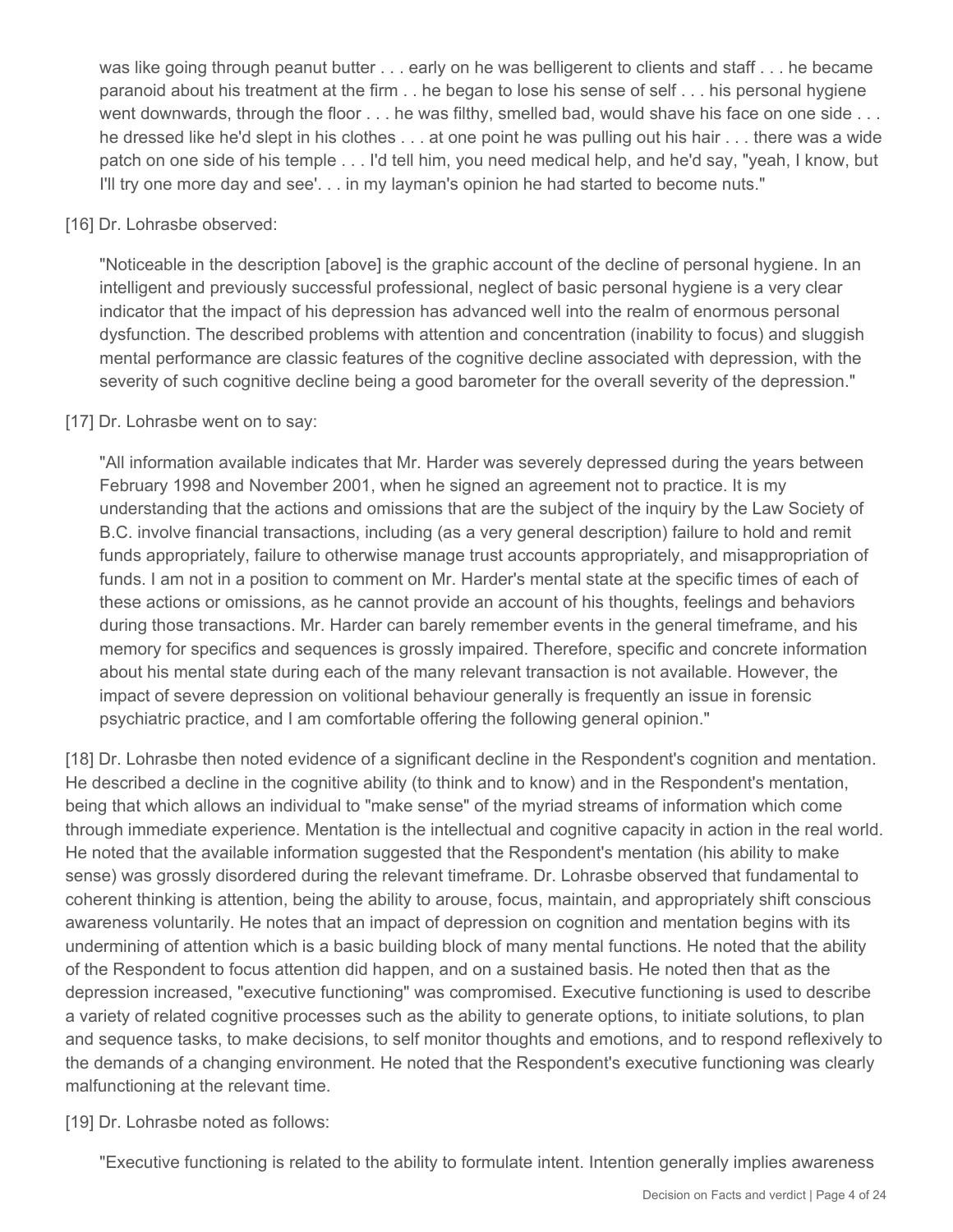of goal-directed actions, and forming a particular intent can be viewed as focusing on a specific purpose. Intent-formation is frequently and severely disrupted among the mentally disordered, including individuals such as Mr. Harder who are significantly depressed . . . Frequently, as I believe to be the case with Mr. Harder, the focusing process itself and goal formation are impaired with severe depression. In my opinion, he was significantly compromised in his ability to formulate the intent to carry out deliberately dishonest actions at the relevant time.

Mr. Harder's insight and his judgment were clearly impaired. Both entail processes of appraisal or assessment of one's own state of mind, as well as one's motivations and actions, and one's relationship with others. Insight denotes looking in, while judgment reflects looking out. Mr. Harder was grossly impaired in insight and judgment across a broad area of his functioning, not just financial transactions.

These overlapping and interdependent aspects of mental functioning – attention, memory, cognition, mentation, executive functioning, insight, judgment, intent formation – were all impaired in Mr. Harder at the relevant time, as a result of Major Depression. To varying degrees, they are all necessary and relevant to coherent goal directed behaviour, including the financial transactions that are the subject of this inquiry."

[20] Dr. Lohrasbe provided a summary of his conclusions with respect to the Respondent. It is his opinion that the Respondent:

"i) was suffering from the psychiatric disorder of Major Depression during the timeframe relevant to the inquiry by the Law Society;

ii) his symptoms, and their impact on his functioning was severe;

iii) a broad range of mental functions relevant to financial management were grossly impaired;

iv) his actions and omissions were likely directly related to his mental disorder;

v) his depression severely diminished his ability to formulate the intention to carry out organized activity, including dishonest actions;

vi) he has partially recovered from severe depression; and

vii) with a more complete recovery I anticipate that he can soon return to his law practice.

[21] Dr. Roy O'Shaughnessy provided an opinion to the Law Society in response to a report provided by Dr. Lohrasbe. In the response to the report, Dr. O'Shaughnessy noted firstly that he had not personally examined the Respondent and that he did not have any specific opinion relating to the Respondent's mental state at the time of the alleged inappropriate conduct. Instead Dr. O'Shaughnessy provided a critique of the information provided [by Dr. Lohrasbe] and as well he provided general guidelines for regarding how to proceed in doing the type of evaluation required in a case of this type.

[22] After providing an overview of the history of the Respondent's depression, as described in the report of Dr. Lohrasbe, Dr. O'Shaughnessy noted:

"Dr. Lohrasbe went on to note that Major Depression would have had an impact on Mr. Harder's practice. Dr. Lohrasbe reconstructed the history to suggest that this would have started sometime in the early 1990's. Dr. Lohrasbe then went on to make a rather unusual comment to suggest that if he had seen Mr. Harder in the 1990's that he would have involuntarily committed him to a hospital for psychiatric treatment. As noted below, this would be certainly unusual bearing in mind that this man [the Respondent] was still practising law in what appears to have been a competent fashion, at least in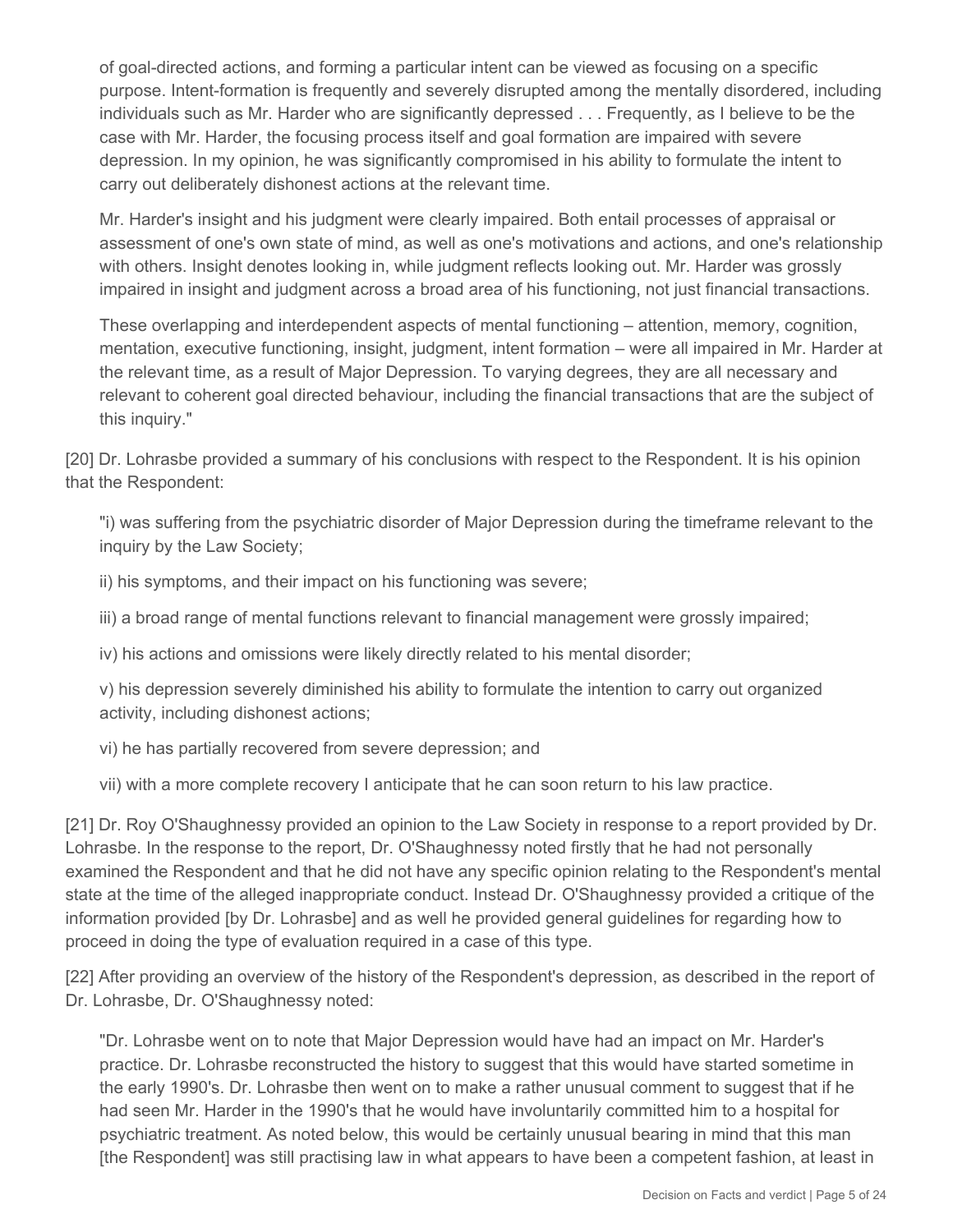part.

Dr. Lohrasbe opines that Mr. Harder was likely severely depressed between February 1998 and November 2001 at which time the alleged infractions occurred. Dr. Lohrasbe went on to note that he was not in a position to comment on Mr. Harder's mental state at the specific times of the alleged infractions over this time frame as he had difficulties in providing an account of his thoughts, feelings, and behaviours during those times. Nonetheless, he went on to offer an opinion that his depression did affect his volition and in fact opined that he did not have the requisite intent to carry out organized activity including dishonest actions. He also opined that his broad range of mental functions relevant to financial management were grossly impaired and this his symptoms and their impact on his functioning were severe."

[23] Dr. O'Shaughnessy then described an approach that is recommended by the American Academy of Psychiatry and Law as the appropriate basis upon which to conduct a psychiatric evaluation in cases such as this. In part, the process involves the following considerations:

"Unlike doing an evaluation for mental state at the time of a specific occurrence, this situation involves doing an evaluation of a person's thoughts, behaviour, and actions over a prolonged period of time. Whereas most individuals being evaluated for mental state at the time of offence are involved with only one occurrence, there are allegations that Mr. Harder has had multiple occurrences over a prolonged period of time. The latter is more difficult to evaluate in part but much easier in other areas, as noted below. Obviously, the behaviour is more difficult to evaluate based on what Dr. Lohrasbe indicated previously, i.e. that Mr. Harder has difficulty in recalling the specific events over multiple occurrences and accordingly it is hard to go through his thought processes on each individual item. It is, however, in many ways much easier as we are able to examine his behaviour, thoughts, and conduct in other areas contemporaneous with the alleged improprieties. Specifically, during this period of time Mr. Harder was in the practice of law. I have little doubt that his practice was doing very poorly and no doubt this in turn was related to his Mood Disorder at the time. By the same token, it is also clear that he was in fact able to appear in front of the B.C. Supreme Court as well as immigration boards. His behaviour and in particular his capacity to focus and to intend actions in this period of time can be easily assessed as there is a written record of his appearances. Dr. Lohrasbe appropriately notes that depression not only affected Mr. Harder's behaviour financially but also in every other domain of his life. The latter would have not only been restricted to dishonest actions but honest actions as well. If one were to accept Dr. Lohrasbe's opinion that his executive functioning and his capacity for goal-directed actions and for forming intent would have been grossly impaired in his business, one would have assumed such behaviour would have been noted in his non-business behaviour, e.g. his attendance at trial etc. One would be hard-pressed to believe his attendance at trial was not goal-directed, focused, and attentive nor would one think that he had gross impairment of judgment to the point where he would be unable to intend on logical consequences of his actions. In parallel, one assumes that when he was representing his clients in the Court that he would know he was doing so and that he would have the capacity to deal with complicated behaviours involved in immigration cases or financial transactions as noted in the cases you provided."

[24] Dr. O'Shaughnessy went on to observe:

"If indeed all the financial problems were simply seen as a product of sloppy accounting and lack of vigilance and attention to his bookkeeping, then I would concur that the depression played a significant role in his behaviour. On the other hand, however, if the trier of fact accepts the statements of his accountant that he was repeatedly informed that he was inappropriately taking money, one would take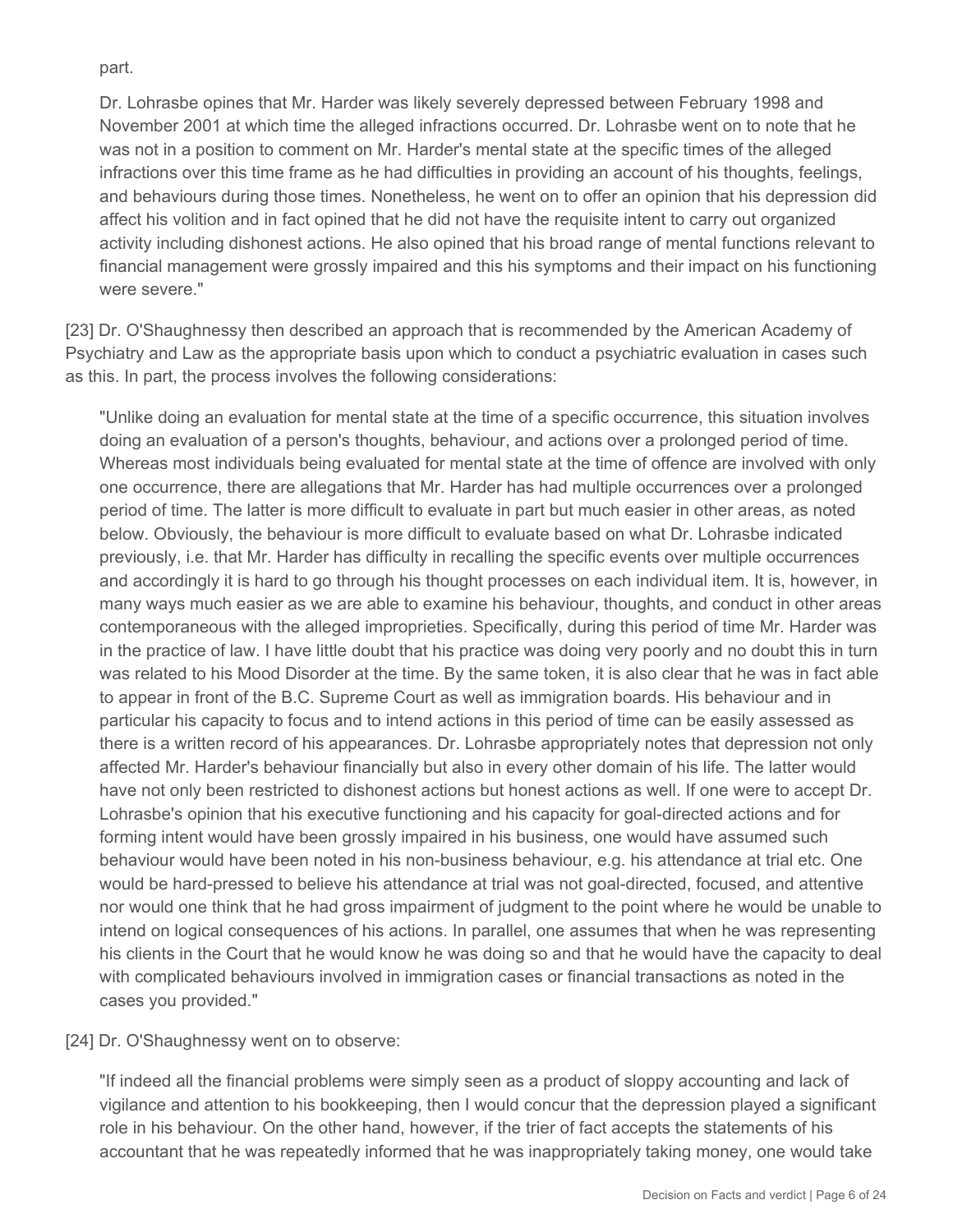a very different view of the extent of his mental illness and how it impacted his behaviour and judgment. Further, if there is any evidence that he was trying to balance accounts, rationalize or hide his behaviour, or evidencing more complicated financial transactions, one would certainly not conclude that his behaviour was significantly impacted by any depression."

[25] Dr. O'Shaughnessy concluded as follows:

"In summary, there are significant discrepancies in the information available that need to be determined by the triers of fact before any psychiatric opinion regarding Mr. Harder's mental competency and responsibility can be determined. Further, the forensic assessment of Mr. Harder neglected to address critical issues pertaining to the specific behaviours and financial transactions that would be seen as part of the practice guidelines of doing this type of evaluation. Further, there are significant discrepancies in the description of Mr. Harder's mental state by Dr. Lohrasbe during this time frame versus Mr. Harder's apparent behaviours in the Courts and Immigration panels that cannot be easily reconciled. If indeed he was so grossly impaired in his judgment and capacity to attend, concentrate, and intend goal-directed behaviour regarding his financial transactions, that he would be similarly impaired in all other professional activities including his legal practice. Correspondingly, if in fact he did not demonstrate the degree of impairment in the non-financial aspects, one would not conclude he would have been impaired in his capacity to know that the use of trust funds was improper or be wilfully blind to its impropriety. While Dr. Lohrasbe did not specifically mention whether or not Mr. Harder met the test for the insanity defence, i.e. incapable of appreciating the nature of the act of that it was wrong, I am assuming from his report that he did not reach such a conclusion. Further, one would be hard-pressed to imagine he would have met the requirements of this insanity test during the period of time he was actually practising law."

## **The Witnesses:**

## **R.D.**

[26] Ms. D. was the employee of the Respondent's office who had primary responsibility for maintaining the trust account ledgers. Ms. D. had no formal trust accounting training and only a limited amount of trust accounting experience. Although there was some confusion as to the date when she commenced her employment with the Respondent, it was clear that she was working in the office at all times relevant to the matters before this Panel and that she was working in the office on a part time basis at the time the Respondent ceased practicing.

[27] Ms. D. testified that upon the commencement of her employment the trust account ledgers were approximately two months "behind", and that during the full time of her employment with the Respondent she was always struggling to get caught up. Ms. D. testified that she was not provided with any training when she began and that there was no transition assistance available to her to help her to understand the existing trust accounting systems of the practice when she began her trust accounting work with the Respondent.

[28] Ms. D. described the Respondent's banking practices with the [Bank] Account and advised that due to problems with Revenue Canada, the Respondent maintained no general account. The Respondent transacted his "general account" banking activity through a ledger in the trust account which Ms. D. identified as Account 3591.

[29] Ms. D. described the existence of a "blue ledger" book which was maintained primarily by the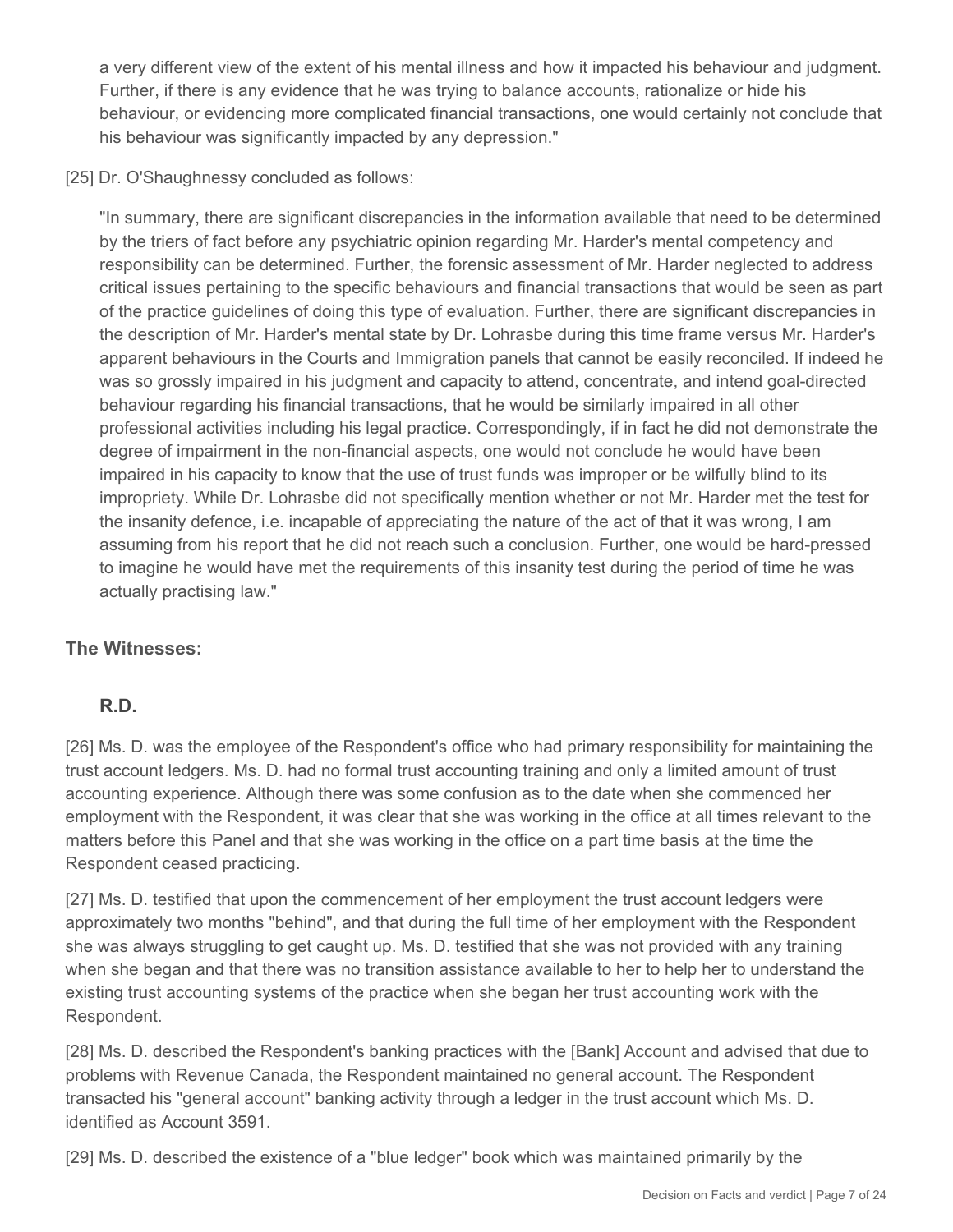Respondent, and was kept in his office. The blue ledger was a manual record of the trust account activity of the Respondent's practice and was maintained by Ms. D. on a daily basis to the extent that she was provided with information by the Respondent as to deposits and withdrawals from the trust account. Ms. D. testified that she was almost always provided with deposit information by the Respondent on a daily basis but that he did not always provide her with information on withdrawals from the trust account.

[30] In addition to the blue ledger, Ms. D. prepared a Trust Account Balance tracking methodology using a system of her own devising on her computer. Ms. D. testified that due to the inaccuracy of the information with which she was provided, the trust account records rarely gave an accurate picture of the state of the trust account balances. Ms. D. was confident however that the "Account Balance Report" prepared by her on a daily basis was indeed an accurate report of the trust liabilities owned by the practice to clients.

[31] Ms. D. testified that from time to time she brought to the Respondent's attention information that the trust account was "short" due to the fact that there were insufficient funds on deposit to meet the liabilities of which Ms. D. was aware. Ms. D. testified that she was aware that there were significant errors in ledger 3591, the Respondent's "personal" account and that those errors were the result of the fact that she was not provided with information about deposits and withdrawals in respect of that account.

[32] Ms. D. testified that her difficulty in providing a trust account reconciliation was caused in large measure by the inaccuracy of the information she had with respect to account 3591. Ms. D. testified that she recalled telling the Respondent that the trust account was \$17,000.00 " short" . He told her that she must have made a mistake and that that could not be the case. She testified that after she brought her awareness of the initial trust shortage to his attention the Respondent would ask her from time to time as to the magnitude of the trust shortage.

[33] Ms. D. testified about events which took place on November 6, 2000. On that day Ms. D. was directed by the Respondent to prepare a cheque drawn on the trust account at the [Bank], (on the G. Estate), for deposit to the pooled trust account at the [Bank]. She testified that the Respondent advised her that a trust cheque was going to " bounce" and that it was necessary to deposit the funds to the [Bank] Account from the trust account maintained at the [Bank] in order to cover the cheques needed for a real estate transaction that was closing on that day.

[34] Ms. D. testified that the Respondent went to the bank every day. Ms. D. testified that the Respondent was aware on a daily basis of the amounts of money that were owing by the firm to the clients of the firm. It was evident to her that the Respondent had a very good grasp of the state of the trust account at all times.

[35] Ms. D. gave evidence that when the Panel was reviewing the reports that were available from the law firm, that not all of her work product and reports were available to the Panel. Her evidence was that she had prepared other documents and other reports that were not included in the material that was provided to the Panel or to Ms. D. for examination while she testified. She was not aware of the location of the " missing" records.

[36] It was Ms. D.'s evidence that she was responsible only for the trust account and that she did not have responsibility for dealing with the general account matters as those were handled by the Respondent. Ms. D. testified about the fact of a "Facs" record box which was maintained in her general area of the office into which box was placed bills and receipts with respect to the law practice of the Respondent. Ms. D. described that the general account part of the practice and particularly the maintenance of the contents of the Facs box of records as being "not her job" .

[37] Ms. D. testified that the Respondent did not make enough money to pay his bills, that he was indebted to a number of trade creditors, including his landlord (which required a re-location of the office - an event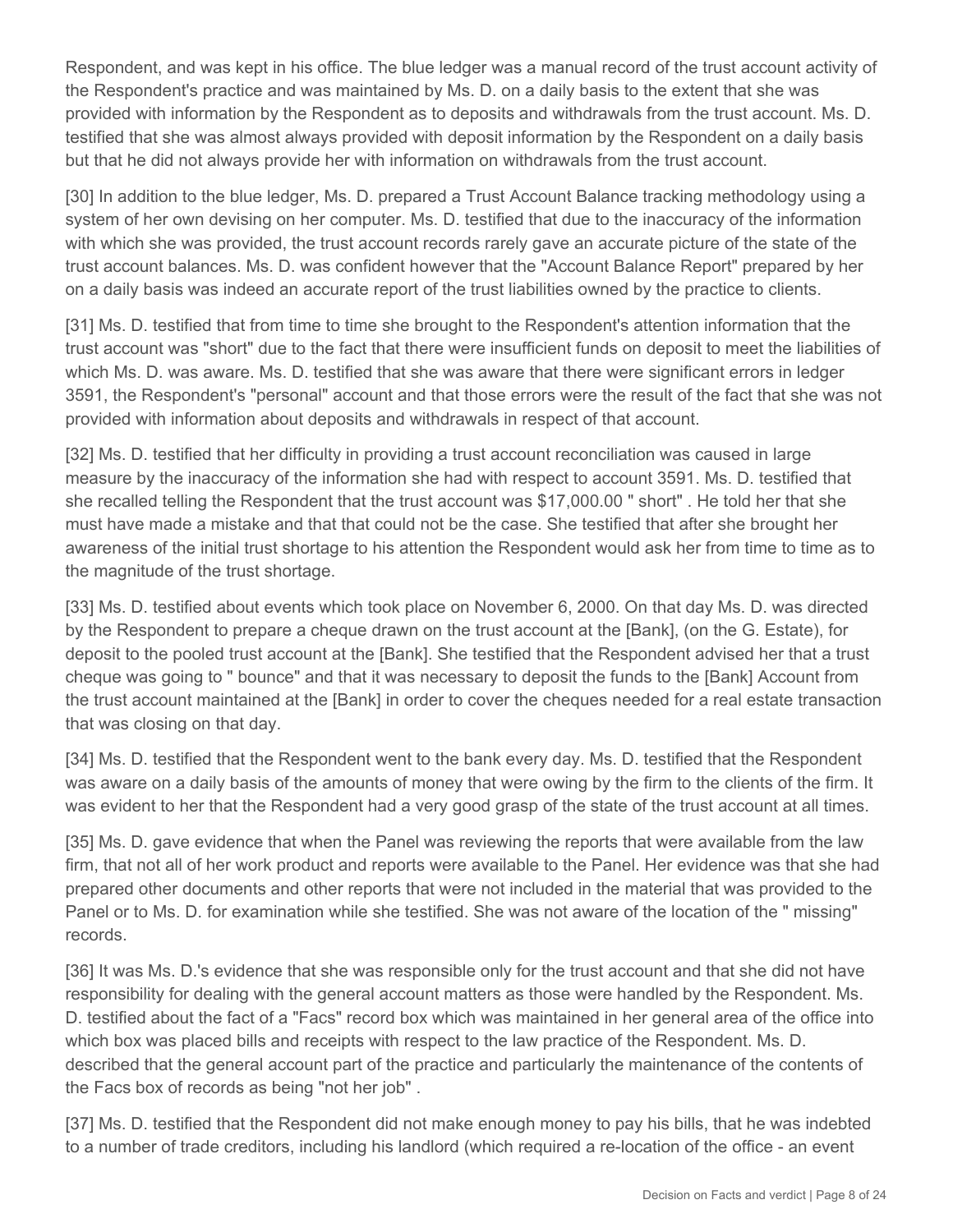organized by Ms. D.).

[38] Ms. D. testified that the payment of her salary was dealt with on an " as available" basis and that she did not receive a regular pay cheque from the Respondent. She described a circumstance when the Respondent would ask her how much she needed to get through the weekend and he would give her that money, often in cash. When the Respondent's practice closed it was Ms. D.'s evidence that approximately \$1,500.00 was owing to her on account of unpaid wages.

## **Bill Kinsey**

[39] Mr. Kinsey is a forensic accountant who conducted an audit of the Respondent's practice. Mr. Kinsey presented two reports at the Hearing. The first report contains Mr. Kinsey's report with respect to the activity in the [Bank] Trust Account while the second report deals with various accounting ramifications of the immigration files conducted by the member and by B.P. By agreement between counsel, Mr. Kinsey's reports were accepted as evidence of the truth of the contents subject to either parties ability to argue about inferences that were to be drawn from the reports. Mr. Kinsey's reports are essentially self-explanatory and no significant issue was raised with respect to the matters contained therein. It is upon the basis of Mr. Kinsey's reports that the conclusions of fact with respect to the range of the trust shortage in the Respondent's account were provided.

## **Dale Harder (Respondent)**

[40] The Respondent gave evidence at the hearing. He described a troubled childhood and teenage period in his life where he excelled in athletics, particularly hockey. He described a period of time when his practice was financially successful although that is no longer the case. He said that he has no assets at this time, and that he is receiving no disability income.

[41] The Respondent's evidence was that he relied entirely upon R.D. to do the financial accounting for the law firm. His evidence was that he was not aware that he had spent more money from account 3591 than he had on deposit. His evidence was that he would not have done that had he been aware of the shortage. He described the fact that his mental processes were very clouded at this period of time and that he was not thinking clearly. His evidence was that Ms. D. told him that account 3591 was always "fine" . His evidence was to the effect that he relied entirely upon Ms. D. to provide him with reliable information with respect to the trust account balance.

#### **M. D.**

[42] Mr. D. gave evidence with respect to his relationship with the Respondent. He testified that he and the Respondent have been engaged together in a business relationship, with Mr. D. acting as the CEO of a business venture belonging to the Respondent. Mr. D. testified that theirs had been a relationship fraught with difficulties - Mr. D. testified that he had been fired by the Respondent on three separate occasions.

[43] Mr. D. confirmed that he did not have any particular credentials to qualify him as an accountant, but that he had worked in that field for some years. He was mostly a businessman with a number of differing engagements. He attended at the offices of the Respondent from time to time to assist with immigration matters being conducted in the office. He has some experience with those matters. In general terms, Mr. D.'s evidence did not significantly impact upon matters before the Panel.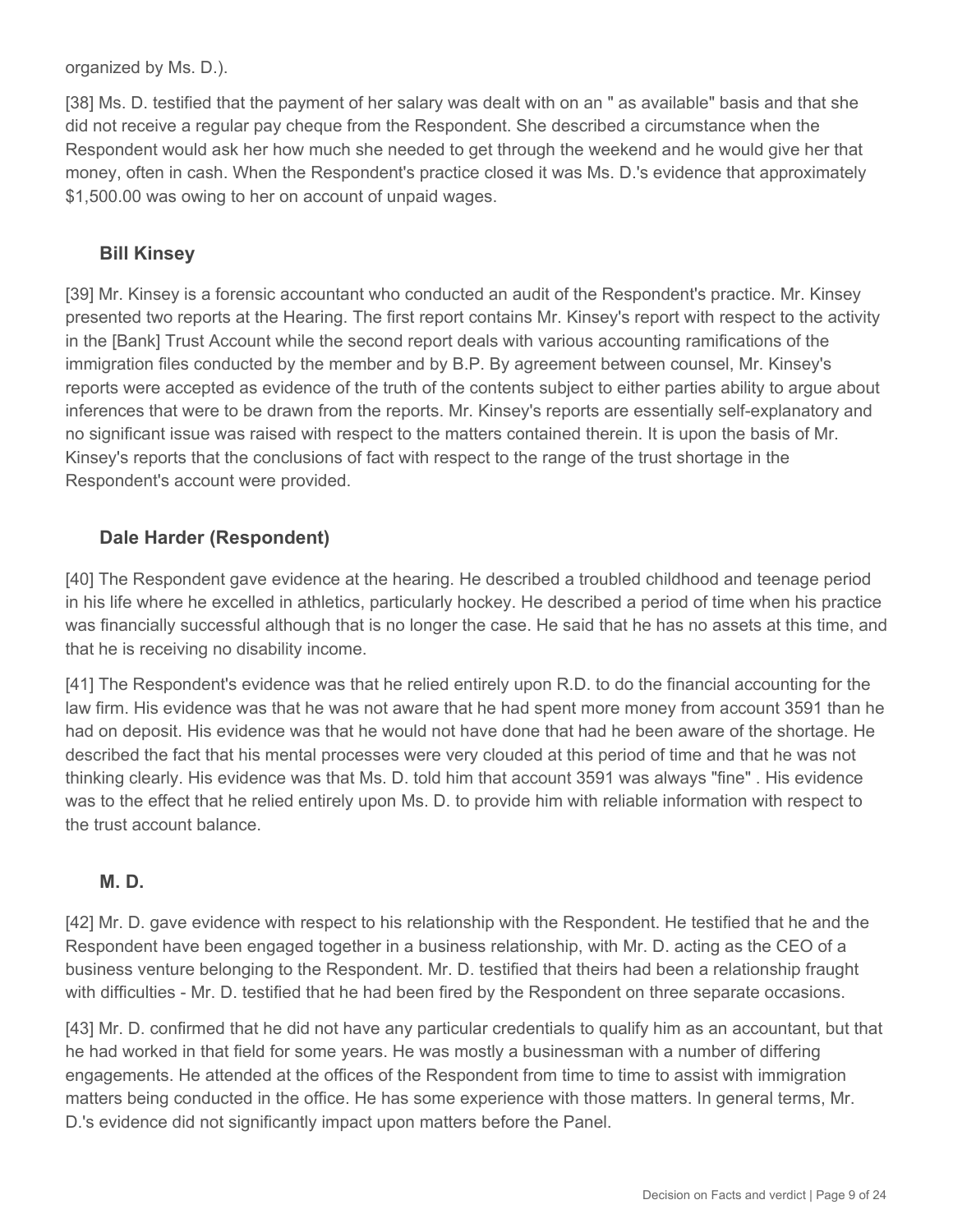# **B.C.**

[44] Ms. C. worked for the Respondent doing some conveyancing and litigation file work. She worked from 1977 to 1979 and then again from May to September of 2001 when the practice was closed. She described her duties as receptionist, secretary, and gofer. Ms. C. transported the Facs box of receipts and bills described earlier to the home of J.S., a former bookkeeper for the Respondent.

[45] She described the Respondent as being in very bad shape during the last months of his practice. She also observed at this time that Ms. D. was not in regular attendance at the office. That she was instead working half days two or three times a week. She testified that the circumstances around the termination of the practice had indications for her that the Respondent was on the verge of a nervous breakdown. Ms. C. confirmed that she finally quit because the Respondent was not properly paying her wages. She described circumstances toward the end of the practice when the Respondent would give her post-dated cheques on account of her salary and say that she should not cash those cheques at this time but instead wait a few days. When she would ask him for payment he would say "come back tomorrow" .

# **J. S.**

[46] Ms. S. gave evidence that she was a self-employed bookkeeper. She had many years experience as a bookkeeper and started working for the Respondent in September of 1999. She worked for several months from September, 1999 through January of 2000. She confirmed that she had never worked for the Respondent at the same time as R.D. She described that she had been employed to set up a trust account and she confirmed that a general account did not exist. Ms. S. described the circumstances of her leaving the employment of the Respondent due to the fact he was not paying her properly for the work that she was doing. She testified that she was mostly paid in cash. She confirmed that the practice was in considerable difficulty with Revenue Canada with respect to remittances for GST. She was of the opinion that the practice was in jeopardy of being closed down by Government auditors.

[47]She described her experiences with the Respondent and noted him to be very erratic, moody and of shifting moods. He was prone to yelling at the staff when things were not going as he thought they ought to go.

## **Burden of Proof**

[48] Counsel for both the Law Society and the Respondent provided submissions on the appropriate burden of proof to be met in these circumstances. Counsel agreed that the burden of proof upon the Law Society is somewhat less than that which would be required in a criminal standard, namely beyond a reasonable doubt. It is also true that the burden is well past the balance of probabilities that would prevail in a civil case.

[49] The jurisprudence on this subject makes it abundantly clear that the standard of proof will vary according to the gravity of the consequences. Where a professional's reputation is at stake and the consequences of an adverse finding are significant or severe, the burden of proof to be met must be substantially higher than in those circumstances where no such adverse consequences are anticipated.

[50] The Panel notes the words of Mr. Justice Taylor in *J.C. v. The College of Physicians and Surgeons of British Columbia* where Mr. Justice Taylor spoke on the burden of proof as follows:

"In the present case, the Disciplinary Committee considered the required standard at the outset of its report. It says the onus of proof proving the facts against the Doctor rests with the College. To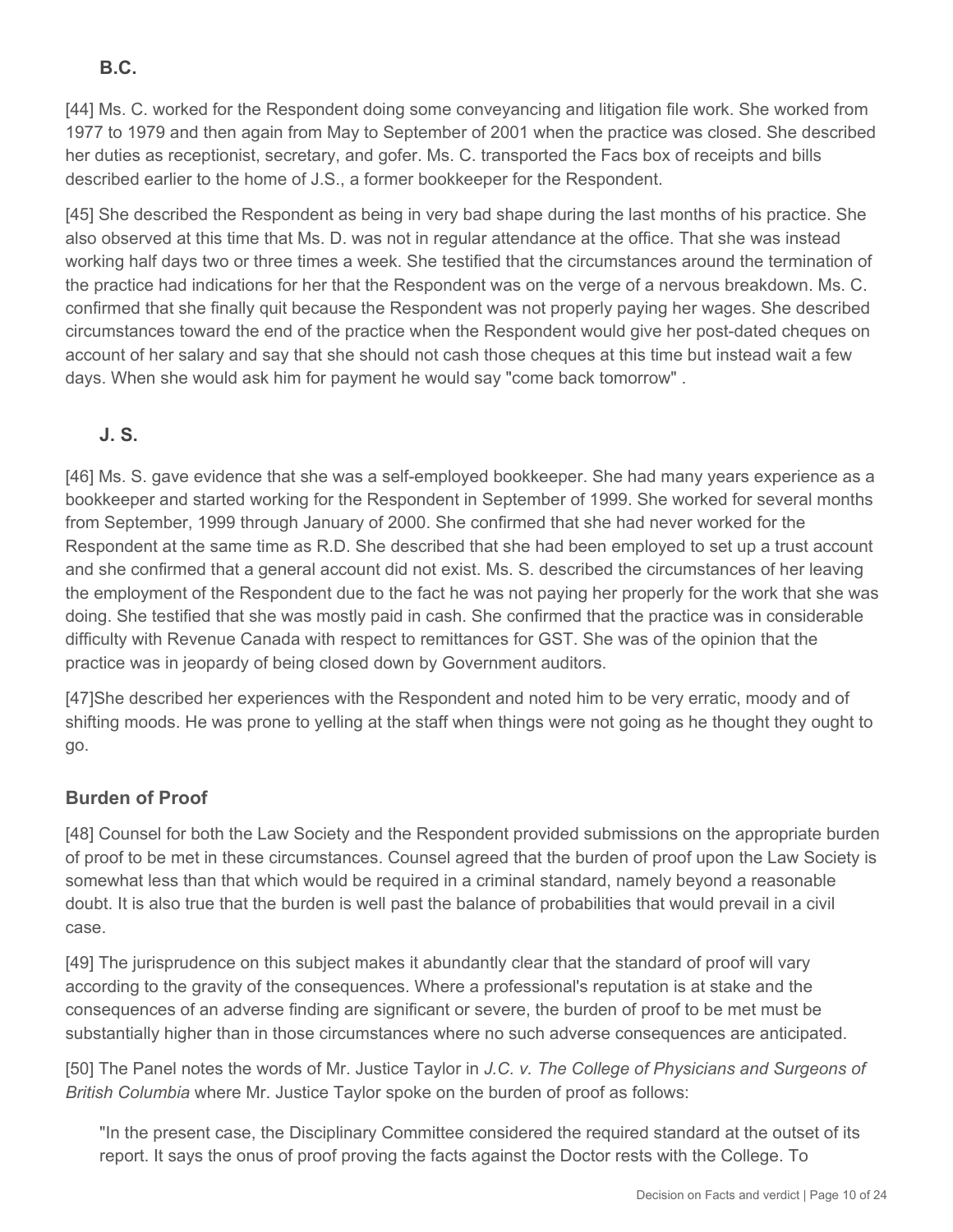discharge that burden a high standard of proof is called for going beyond the balance of probabilities and based on clear and convincing evidence. The case for the College must be proven by a fair and reasonable preponderance of credible evidence. This is essentially the view adopted by McLaughlin J. as she then was in the decision of this court in Jory v. The College of Physicians and Surgeons."

[51] Mr. Justice Taylor goes on to say

"While the cases provide no clear rule, the most helpful terms used in various judicial pronouncements on this subject seems to me to be the word "convincing" . To be convinced means more than merely persuaded. I think the test to be applied in the present case is whether on the evidence before us, the Committee could properly have been convinced that the patient had told the truth in making her accusations of sexual misconduct against the Doctor."

[52] The decision of Madam Justice McLachlin in *Jory v College of Physicians and Surgeons of B.C.*, [1985] B.C.G. No. 230, Vancouver Registry A850601 is instructive on this subject where the following appears:

" The standard of proof required in cases such as this is high. It is not the criminal standard of proof beyond a reasonable doubt, but is something more than a bare balance of probabilities. The authorities establish that the case against a professional person on a disciplinary hearing must be proved by a fair and reasonable preponderance of credible evidence......The evidence must be sufficiently cogent as to make it safe to uphold the findings with all the consequences for the professional person's career and status in the community:

[53] The Panel adopts this characterization of the standard of proof for the purposes of these deliberations.

#### **Discussion**

[54] As noted earlier, this Hearing was entirely about whether or not Count 7 to the Schedule to the Citation had been made out. More particularly, did the Respondent misappropriate the funds which all parties acknowledged were used by him to the extent of somewhere between \$42,000.00 and \$56,000.00.

[55] A definition of misappropriation is found in the case of *The Law Society of British Columbia vs. Andres-Auger* [1994] L.S.D.D. No. 127. "Misappropriation" or "wrongfully converting money" at least requires proof of the appropriation being wrongful, and means more than merely receiving money to which you are not entitled. There must be some mental element amounting to wrongdoing. This need not be the equivalent of criminal conduct such as dishonestly or fraud. Incompetence or some degree of carelessness may be all that is necessary.

[56] A useful further clarification of the meaning of misappropriation is found in an American authority, in the matter of *Charles W. Summers* 114 N.J. 209 @ 221 [S.C. 1989] where the Court stated "Misappropriation is any unauthorized use by the lawyer of client's funds entrusted to him, including not only stealing, but also unauthorized temporary use for the lawyer's own purpose, whether or not he derives any personal gain or benefit therefrom" . [ . . . ] as we stated in Re Noonan [ . . ], knowing misappropriation consists simply of a lawyer taking a client's money entrusted to him, knowing that it is the client's money and knowing that the client has not authorized the taking" [. . .]. The lawyer's subjective intent to borrow or steal, the pressures on the lawyer leading him to take the money, the presence of the attorney's good character and fitness and absence of "dishonesty, venality, or immorality" are all irrelevant.

[57] It is clear that the Respondent made an unauthorized use of client's funds on deposit. The evidence of Mr. Kinsey on the subject was uncontroverted and the magnitude of the client's funds that are missing and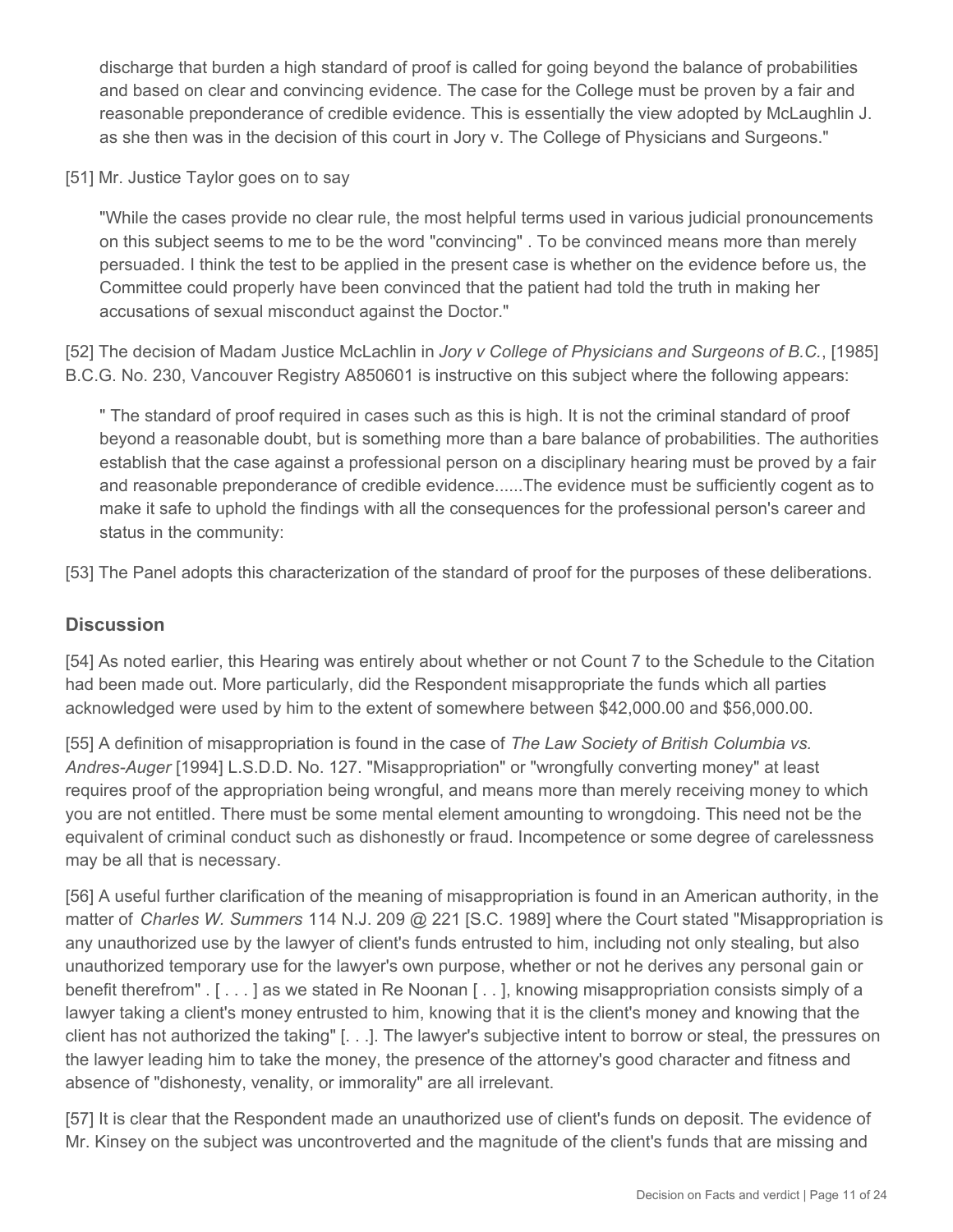which have not been repaid is described above. There was abundant evidence before us of the dramatically deteriorating health of the Respondent at the relevant periods of time and we are asked to find, as a result of these health problems, that the Respondent did not know what was going on with his trust account and that he was misled by his bookkeeper R.D.

[58] We note that it is the Panel's view that the Respondent did indeed suffer from a significant and ongoing depression which had a dramatic impact on both his method of practice and his ability to do so. His story is a sympathetic one in that his untreated health problems clearly led to a variety of unhappy outcomes. We are however faced with a problem of determining whether the health issues as described both in the viva voce evidence and in the medical reports provide an excuse for the wrongful taking of the client funds. It is the view of the Panel that the medical reports are inconclusive on the key issue before the Panel.

[59] The explanation of the consequences of the health issues provided by Dr. Lohrasbe is troubling in some respects. He suggests that the Respondent is so impaired by his ailments that he is unable to form any meaningful intentions, including the intent to commit a dishonest act. This lack of ability to form an intent however is ascribed to a man who is, at the same time, engaged in the daily practice of law, including attendances several times per week in court on trial matters. The inconsistency in the two outcomes is noted by Dr. O'Shaughnessy and although he did not ever interview the Respondent, the problems with the conclusions of Dr. Lohrasbe are clear to him. Those problems are similarly clear to this Panel.

[60] We are simply not able to accept that the same man who is going to court regularly, who is going to the bank on a daily basis to deposit and withdraw funds, who is asking staff to hold on to pay cheques for a day or so, is at once unable to form meaningful intentions and undertake significant choices. We are indebted to Dr. O'Shaughnessy for the clarity of the approach that he suggests should be adopted for analyzing situations such as those of the Respondent.

[61] While it is not entirely clear that we are obliged to do so, we have considered whether or not the Respondent was aware of the nature and extent of his encroachment upon his client's funds at the material times. It is the view of this Panel that there are two compelling factual circumstances surrounding the practice of this Respondent that make it impossible to find that he was not aware of the fact that he was using client funds to meet his personal and practice financial obligations.

[62] The first circumstance is the Respondent's almost compulsive preoccupation with the daily balance in this trust account. There is abundant evidence of the fact that the Respondent was at all times, even while suffering the most difficult of physical symptoms from his health issues, preoccupied to a significant and ongoing extent with the daily balance in his trust account. There is no rational explanation for this preoccupation save and except the belief that the preoccupation was the direct result of the Respondent's apprehension that the trust account was overdrawn and that he was using client funds to finance personal expenses.

[63] The further evidence of this knowledge in the Respondent lies in an examination of his strategy of delay in making payments on account of salary obligations to employees - the delivery of post-dated cheques with the request that the same be held for several days before presentment, all point to a circumstance where the Respondent was very much on top of the financial obligations that are attendant upon running a trust account in a law firm.

[64] We should note on this point, that but for the fact that the Respondent was co-mingling his own funds with client trust funds, itself a prohibited activity, the matter of the balance standing to the credit of the law firm in the trust account would be of no interest to the Respondent at all. This, because barring some error in the preparation of the records, the trust account will always have in it an amount equal to the aggregate of the trust liabilities owed by the firm to its clients.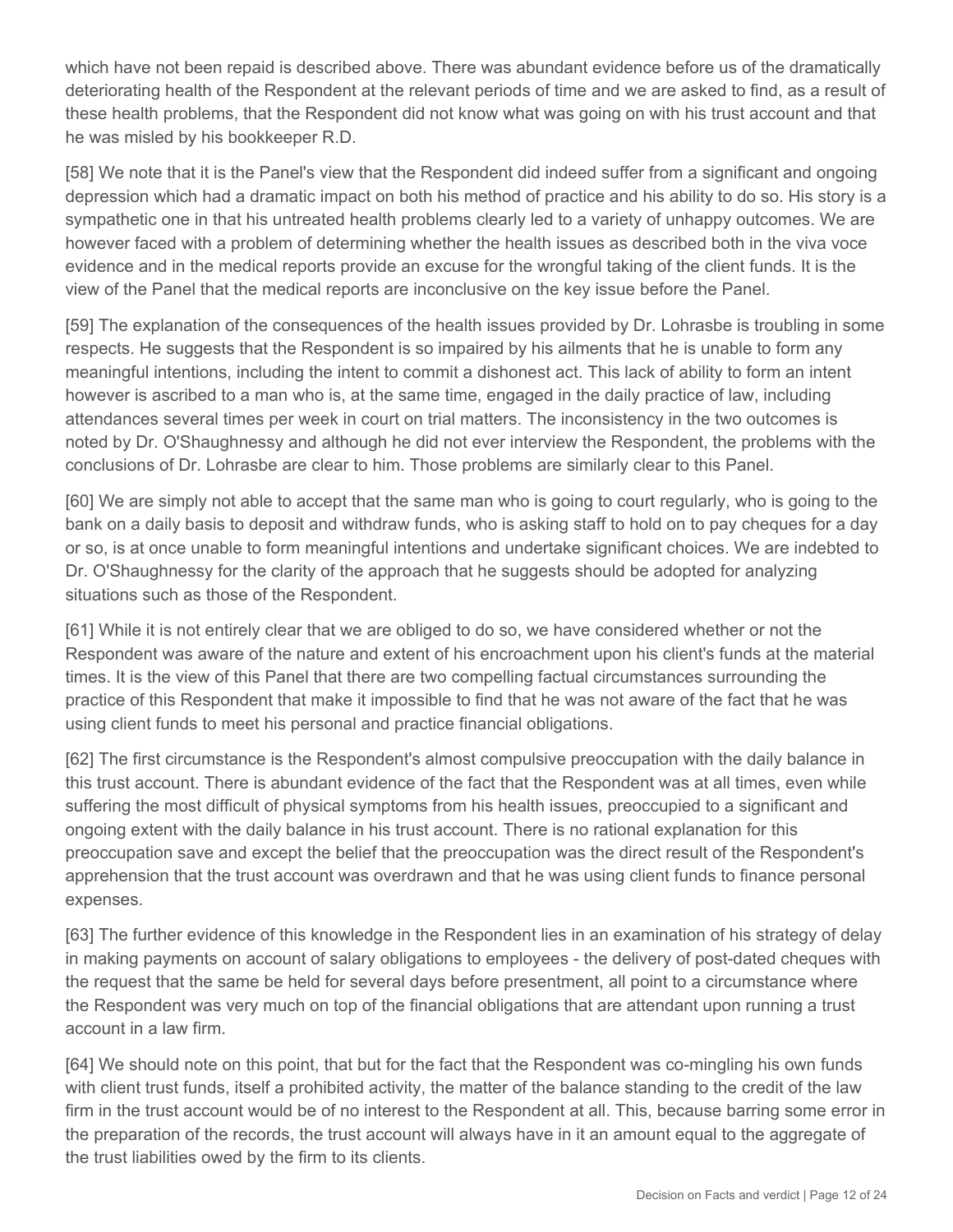[65] The Panel was asked to accept that the Respondent was unaware of what was going on with his trust account activity while at the same time hearing myriad evidence of the Respondent's preoccupation with that same trust account. The two explanations cannot stand together as one must clearly be mutually exclusive of the other. It is the view of this Panel that the Respondent was very much aware of what was going on with his trust account at all material times and knew that he was using client funds to finance his own personal and law firm expenses. In any circumstances of this hearing where evidence presented to us would contradict this conclusion, that evidence was rejected by the Panel.

[66] The second salient event upon which the Panel placed great weight when determining the state of mind of the Respondent with respect to the activities in his trust account, is the fact that on November 6, 2000 the Respondent transferred funds from an unrelated trust account to the [Bank] Trust Account with a view to ensuring that a trust cheque on a real estate transaction did not "bounce" . The evidence of Ms. D. on this important subject was not contradicted in any material way by any other evidence presented to us and the factual evidence in the Kinsey Reports with exhibited cancelled cheques establishes the truth of these events.

[67] Can it be seriously suggested that the Respondent was not aware of the trust shortages when he specifically arranged for the transfer of funds from another un-related trust account to the trust account in which he is co-mingling his own financial activity, so as to ensure that on a particular day a trust cheque will clear the bank and so that the public (or the Law Society) do not become aware that a trust shortage exists?

[68] The directions given by the Respondent to Ms. D. to create a trust cheque to cover the anticipated shortfall served to demonstrate the wisdom of the vigilance that he had consistently brought to bear with the daily verification of the outstanding trust balances. The events of November 6 th, 2000 were the payoff received by the Respondent for he was able to forestall the discovery of the trust shortage for a further period of time by having sufficient funds transferred to this trust account to eliminate a pending bounced cheque.

[69] We note the Respondent's attempt to visit the responsibility for these events upon the shoulders of his inexperienced and untrained bookkeeper R.D. We think it is an unfortunate characterization of Ms. D.'s responsibilities and as indicated herein, we do not find the Respondent's explanations to be credible where they conflict to those of Ms. D. It is indeed regrettable that the Respondent found it necessary to identify Ms. D. as the cause of his difficulties when indeed the Respondent was the sole author of his misfortunes and ought to have taken responsibility for the same.

## **Conclusion**

[70] It is the finding of this Panel that the Respondent knowingly misappropriated funds held by him on account of client trust obligations as described in count 7 of the Citation and that by doing so he professionally misconducted himself.

[71] For the record, we confirm that we have made a finding of professional misconduct in respect of all counts of the amended Citation including all of the counts in the Citation where professional misconduct was acknowledged and conceded by the Respondent at the outset.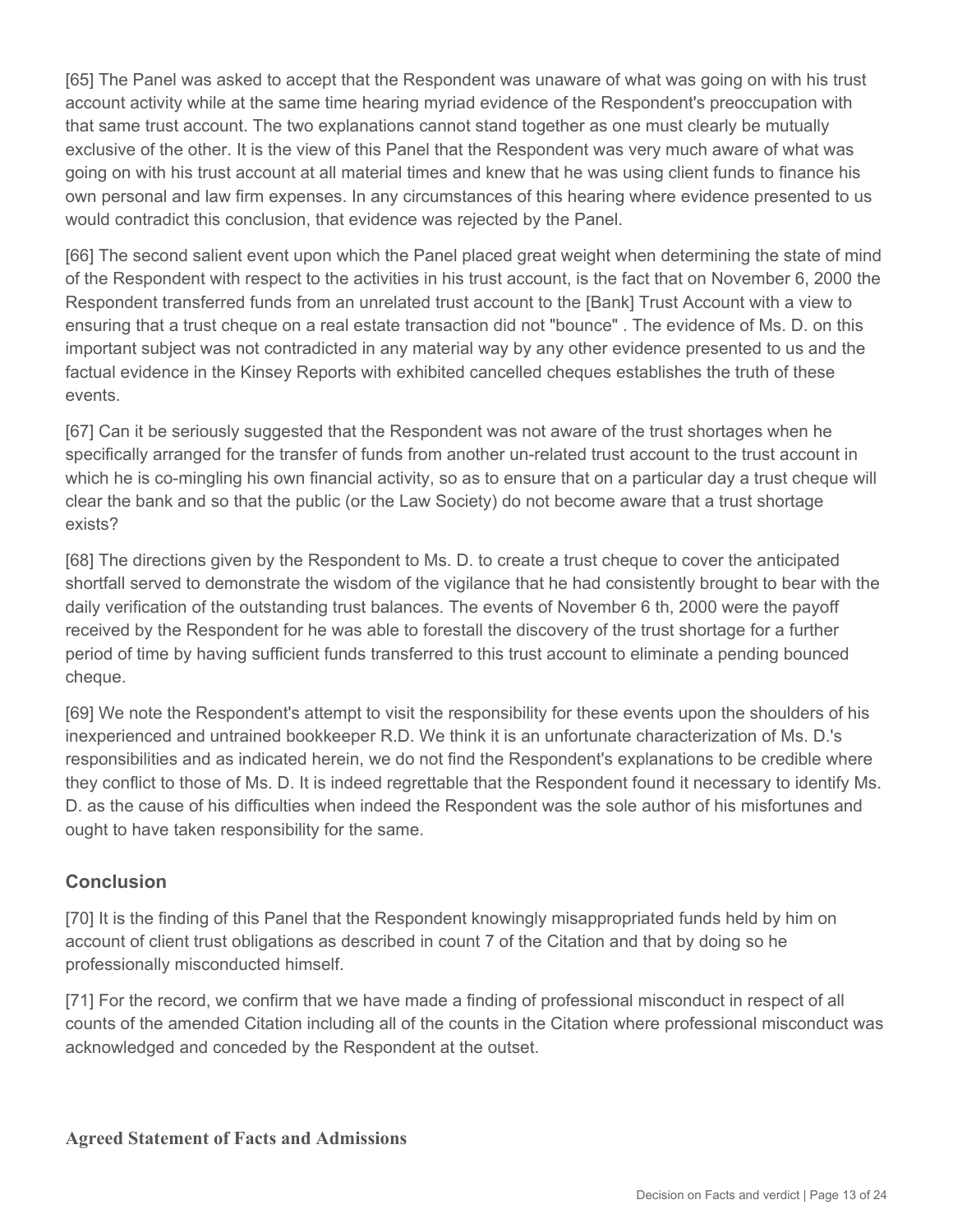## **Service**

1. Mr. Harder agrees that the amended Citation and notice of hearing were served on him and that he waived the requirements for service under Law Society Rule 4-15.

#### **Procedure on this Hearing**

2. Mr. Harder has voluntarily agreed to proceed by way of this Agreed Statement of Facts and Admissions ("Agreed Statement") .

3. The headings within this Agreed Statement reflect the organization and contents of the enumerated sections in the amended Citation, but do not form part of this Agreed Statement and do not constitute facts or admissions.

4. Mr. Harder has elected to have this matter heard by a three member panel.

5. Mr. Harder understands that this hearing panel can either accept or reject any or all of the Agreed Facts and Admission in its sole discretion.

## **General Background**

6. Mr. Harder was born on April 23, 1943 and called to the bar of British Columbia on June 29, 1972. He practised in Kelowna from 1973 onwards and as a sole practitioner starting in December 1993.

7. In both 1993 and 1998, Mr. Harder advised the Law Society that he was having financial difficulties and was considering bankruptcy. In 1998 and 1999, Mr. Harder applied to the Discipline Committee of the Law Society for a waiver of the penalty for filing his Accountant's Report late.

8. In February 1998 and August 2000, the Law Society received complaints from Mr. Harder's clients who were dissatisfied with the service Mr. Harder was providing. Although Mr. Harder was referred to the Practice Standards Committee, the file was eventually closed with a senior practitioner being asked to meet with Mr. Harder (no report back being required).

9. On September 26, 2002, the Law Society opened an unpaid creditor complaint file.

10. From early November 2000 to June 2001, Mr. Harder worked in association with Dr. B.P., who operated as [company]. Dr. P. worked primarily, if not exclusively, for clients who sought to have their Workers Compensation Board Claims assessed and possibly appealed (the "WCB clients") .

11. On February 1, 2001, the Discipline Committee considered another request from Mr. Harder to waive penalties for filing his Accountant's Report late.

12. On February 7, 2001, based on the contents of Mr. Harder's 2000 Accounting Report and late filings of Accountant's Reports, the Executive Director of the Law Society ordered an audit of Mr. Harder's practice pursuant to Rule 3-79. That audit commenced on April 3, 2001 and was conducted in part by Roseanne Terhart and in part by Bill Kinsey. Mr. Kinsey completed the audit on or around November 20, 2002.

13. The Law Society received more client complaints after February 7, 2001.

14. On November 1, 2001, Mr. Harder was referred to the Practice Standards Committee and a practice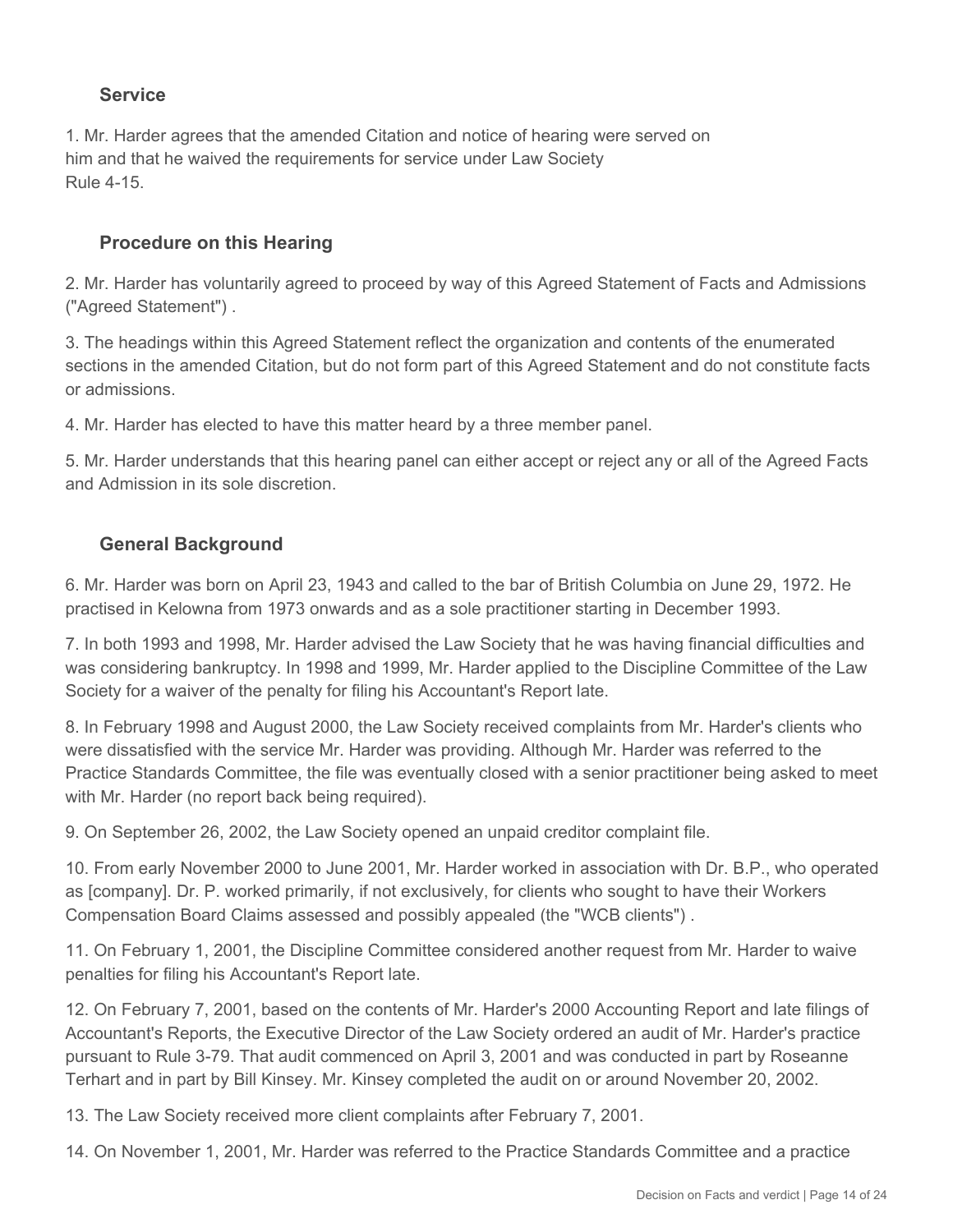review was ordered.

15. On November 16, 2001, Mr. Harder was compelled to provide the Law Society with an undertaking not to engage in the practice of law until the aforementioned audit was complete or until relieved of the undertaking by the Discipline Committee. At the same time, with Mr. Harder's consent, custodian of his practice was appointed.

16. On December 21, 2001, Mr. Harder filed for bankruptcy. Mr. Harder was discharged from bankruptcy on December 22, 2002.

17. On October 10, 2002, Mr. Harder provided the Law Society with an undertaking not to engage in the practice of law until February 28, 2003 or until relieved of his undertaking by the Discipline Committee.

18. Mr. Harder ceased membership in the Law Society on January 1, 2003 for non-payment of fees.

19. On January 9, 2003, the Chair of the Discipline Committee of the Law Society directed the issuance of a citation to Mr. Harder.

20. In 1998, Mr. Harder was formally diagnosed with Type II Diabetes Mellitus and hypertriglyceridaemia. Mr. Harder did not attend to his Diabetes immediately at the time of his diagnosis. Mr. Harder has also since been diagnosed with chronic major depression, which Dr. Lohrasbe says preceded 2000. Mr. Harder was first prescribed anti-depressant medication in or about April 30, 2001. He began to seek psychiatric treatment in or about early 2002. Mr. Harder has also since been diagnosed with secondary hypogonadism with low testosterone levels. Mr. Harder's previous treating physician has stated that these conditions would have contributed to general malaise and would explain some of the very significant fatigue and lethargy, and would have contributed to mood changes as a result of fluctuating blood sugar levels. Mr. Harder's treating physician also indicated that the low testosterone levels would have affected mood, enthusiasm, general drive and ability.

#### **Mr. Harder's Practice**

21. Mr. Harder maintained an active practice up and until November 16, 2001. He had a general practice, with immigration and real estate work representing a significant portion thereof.

22. Mr. Harder's trust accounts were pooled accounts. His principal account was at [Bank] (Account No. 4902-9-01), although it was later taken over by the [Bank] (Account No. 7135536)(the "[Bank] Account") .

23. Due to financial difficulties, Mr. Harder was unable to maintain a general account and therefore used the [Bank] Account for business and personal transactions as well.

24. An account at the [Bank] bearing no. 09043-032121662 (the "662 Account") was used exclusively with respect to the WCB clients.

25. Mr. Harder had four other bank accounts in which he kept client funds.

26. The balance of Account 3591 could be determined by subtracting the total of Mr. Harder's trust liabilities from the amount on deposit in the [Bank] Account.

#### **The Audit**

27. Bill Kinsey conducted a forensic audit of Mr. Harder's records. The report of Mr. Kinsey's findings is divided into two parts: Part I deals with non-WCB clients and Part II deals with WCB clients (collectively, the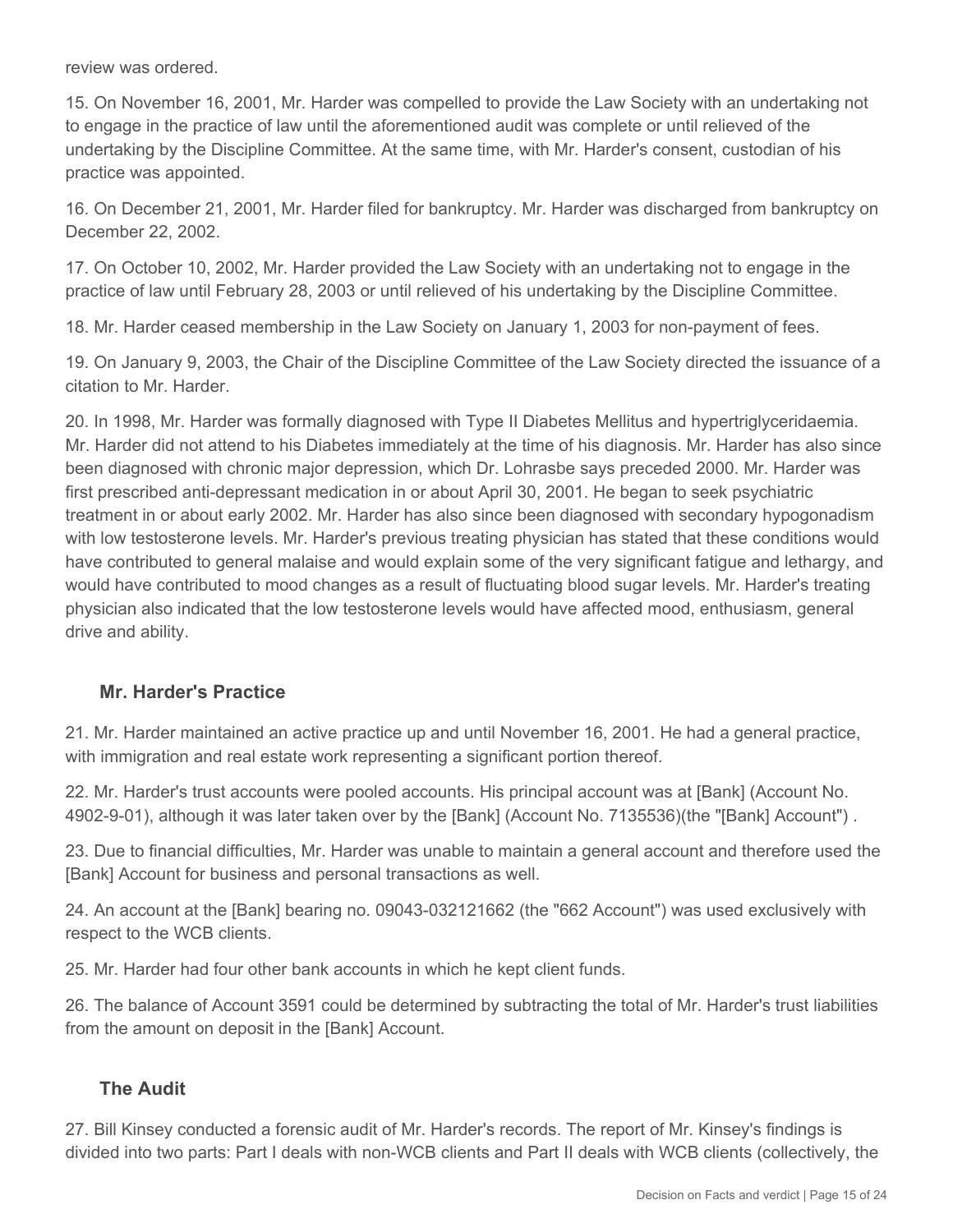"Audit Report") .

## **Allegations in the Citation**

A. Failing to serve the clients in a manner which would be expected of a competent lawyer, contrary to Chapter 3, paragraph 3 of the *Professional Conduct Handbook*

28. Mr. Harder did not maintain the office systems required to provide quality service to the public or to adequately protect his client's interests. Examples, in addition to those described herein, include:

a) poor management of personnel and supervision of employees;

b) poor billing practices, including duplicate billing and failing to describe the services rendered;

c) failing to maintain adequate and up-to-date accounting system

d) failing to maintain time records;

e) poor knowledge of client files, particularly those controlled by Mr. P.;

f) failing to respond to clients in a timely manner; and

g) failing to pay government remittances.

29. The WCB files were managed primarily by Dr. P. Mr. Harder had very little, if any, knowledge about these files.

#### **B. Failing to hold and remit Provincial Sales Tax**

30. Mr. Harder has failed to hold and remit some of the provincial sales tax that he has collected from his clients. As of May 7, 2001, Mr. Harder owed \$19,331.10 to the Government of British Columbia.

#### **C. Failing to hold and remit Goods and Services Tax**

31. For all periods ending on or after March 31, 1994, Mr. Harder failed to hold and remit some or all of the federal goods and services tax that he had collected from his clients. As of December 7, 2001, Mr. Harder owed some \$143,494.71 to the Government of Canada.

#### **D. Breach of Law Society Accounting Rules**

32. Mr. Harder has committed the accounting rule infractions summarized in the Audit Report. In the Audit Report, Mr. Kinsey did not cross-reference said infractions to particular files saying that there were too common.

33. In Part I of the Audit Report, Mr. Kinsey concluded as follows:

General account records were not prepared for many months, perhaps years. Trust records were prepared but not reconciled or otherwise corrected for at least a year and a half. Not all trust deposits and withdrawals were recorded.

#### 34. In Part II of the Audit Report, Mr. Kinsey concluded as follows:

[Mr. Harder's] WCB trust accounting records are not fully informative and do not cover the entire period.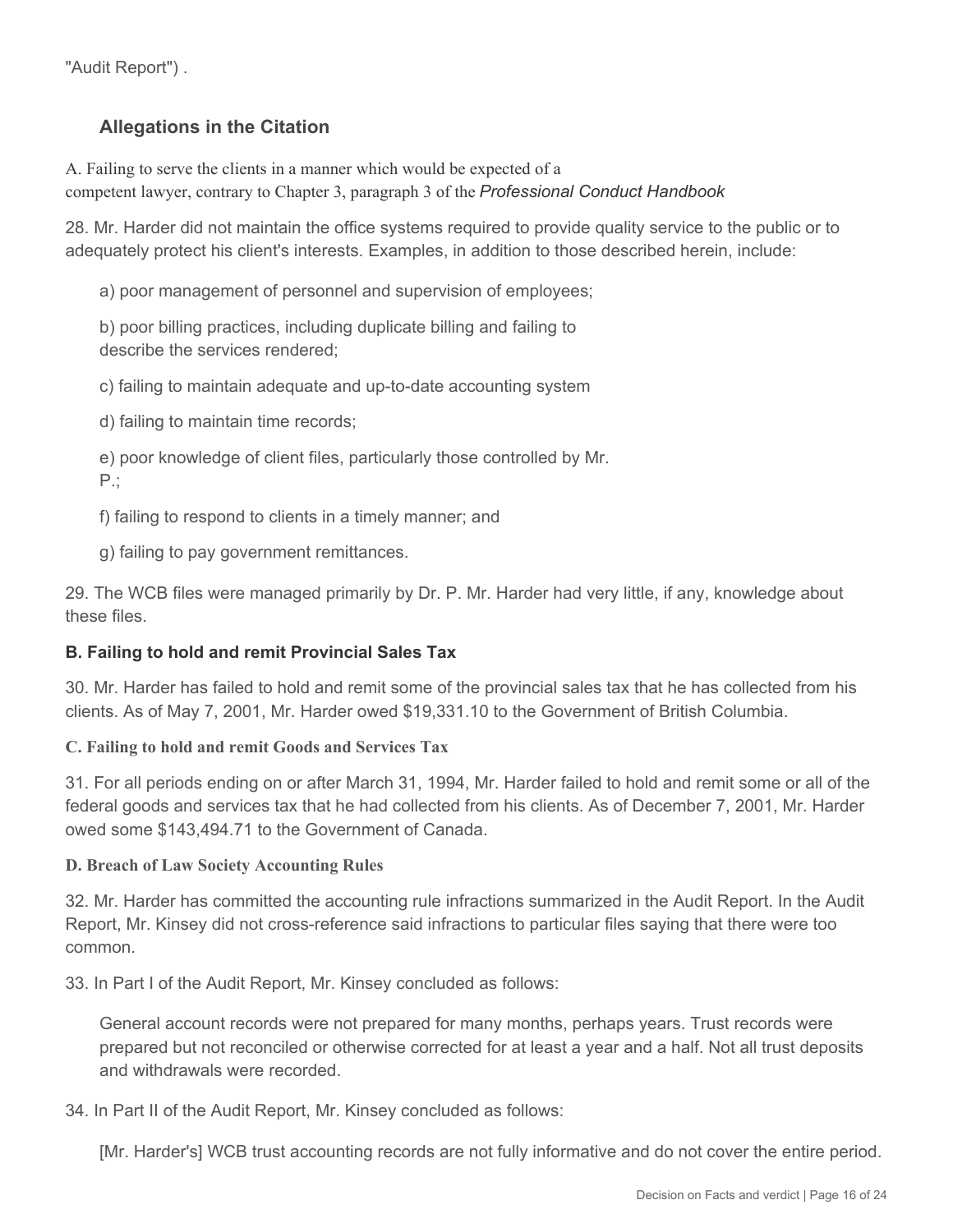Appendix C, my analysis of the relevant Bank account #662, combines the cashbook and client ledger sheet functions. Its weakness – caused by a lack of information – is that not all transactions are identifiable with client accounts. [Emphasis in original]

#### **D.1 Failing to account to clients for funds received on their behalf, contrary to Rule 3-48**

35. There are approximately 18 clients that are owed funds from Mr. Harder's trust account. The amount owed to any one of them is between \$8.74 and \$85,818.42. In total, for the purposes of this Agreed Statement only, the parties agree that the amount owed to these clients is between \$129,733.45 and \$143,963.55.

36. While there are monies available in Mr. Harder's trust accounts, they are insufficient to meet the liabilities described herein.

37. Mr. Harder occasionally failed to issue a receipt when he received client funds. In addition, he withdrew fees from trust without rendering an account or without delivering it to his clients.

38. On at least one occasion, Mr. Harder issued an invoice claiming disbursement costs that had not yet been incurred.

39. The Kinsey report states that on occasion, Mr. Harder failed to account to a particular client for monies he held in trust after he had completed the work for that client. At the time Mr. Harder ceased practicing, this was true for approximately 8 clients, in amounts between \$8.74 and \$1,571.03, and for periods of up to 15 months.

#### **D.2 Failing to maintain sufficient funds in Mr. Harder's trust account to meet trust obligations to his clients, contrary to Rule 3-55**

- 40. In Part I of the Audit Report Mr. Kinsey concluded that: "Trust shortages have existed since April 2001" .
- 41. Mr. Kinsey was unable to conclusively determine trust fund shortages for a variety of reasons, including:
	- a) an approximate \$10,000 disagreement about which of several billings are valid (G. Estate complaint);
	- b) a \$5,100 uncertainty of whether or not a fee was earned (R.B. complaint);
	- c) missing accountings for trust funds;
	- d) missing banking documents and other records;
	- e) client funds apparently paid directly to [company] or P. and not recorded in Mr. Harder's books;
	- f) assessment reports prepared and provided to clients, albeit sometimes late; and

g) work done in preparation for launching a WCB appeal – before reaching a stage where the client can be shown to have benefited.

#### 42. Reasons for the trust shortage include but are not limited to:

a) general account receipts and payments dealt with through the trust account because no general bank account was maintained;

- b) missing bank documents, other lacking adequate explanations;
- c) trust money never deposited;
- d) insufficiency of client accountings or other explanations to indicate whether trust funds were properly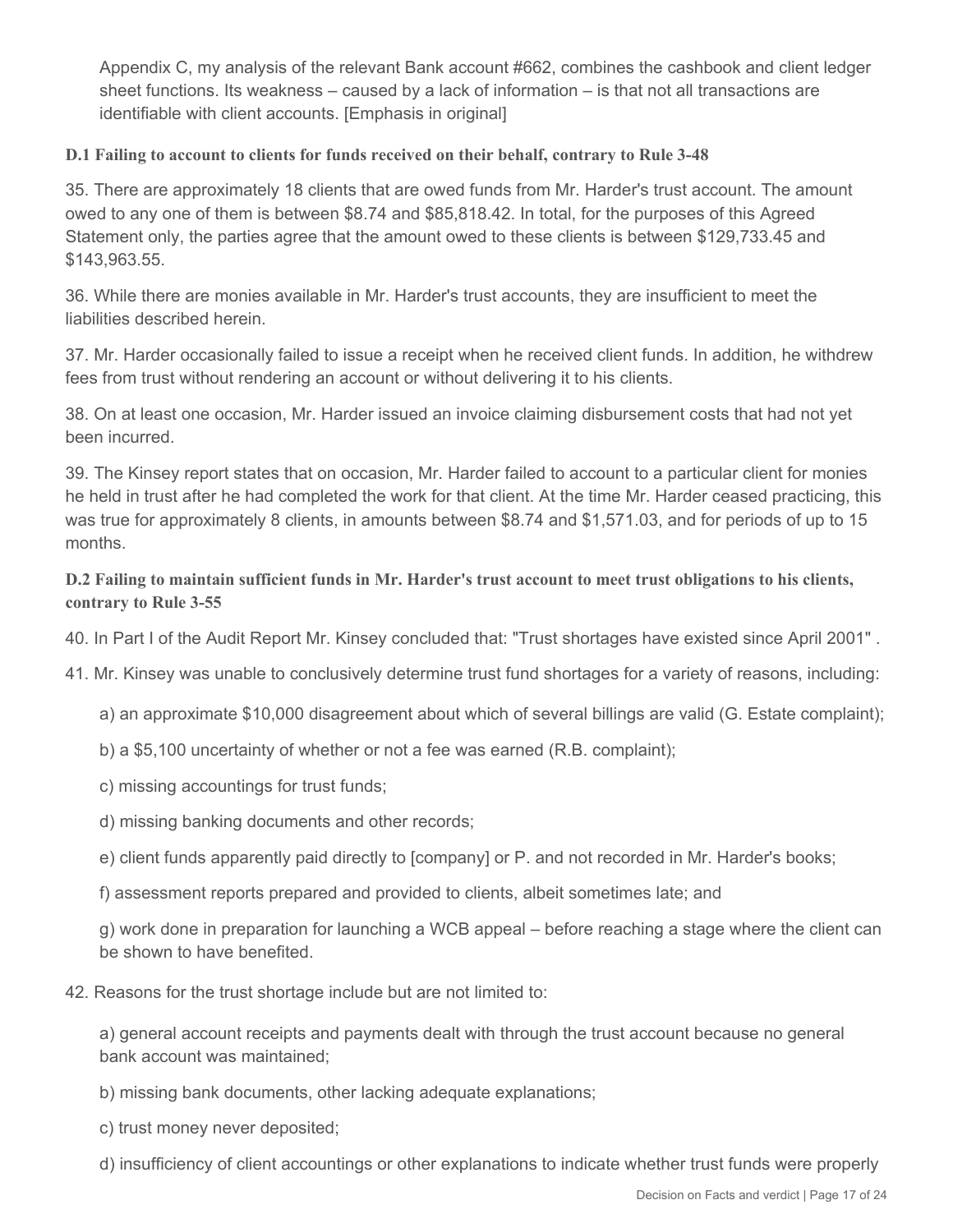dealt with;

e) failure to reconcile trust bank accounts for many months;

f) trust balance problems not corrected;

g) conflicting Purchaser's and Vendor's Statements of Adjustment;

h) unexplained cash withdrawals; and

i) trust withdrawals not identified with specific client accounts.

43. At the time Mr. Harder ceased practicing, the minimum trust shortage was between \$42,396.11 and \$56,626.21.

**D.3 Failure to promptly report trust shortages to the Law Society, contrary to Rule 3-66** 

44. With reference to the trust shortages described herein, such shortages were not reported to the Law Society, contrary to Law Society Rule 3-66.

**D.4 Failure to maintain trust books, records and accounts, contrary to** Rule 3-60

45. Mr. Harder failed to maintain trust books, records and accounts contrary to Law Society Rule 3-60. Trust records were prepared but not reconciled or otherwise corrected for at least a year and a half. Not all trust deposits and withdrawals were recorded. In Part I of the Audit Report, Mr. Kinsey noted:

a) missing deposit slips, and bank debit and credit memos/vouchers;

b) withdrawals from trust other than by trust cheque which were not recorded in the books or otherwise identified with specific client accounts;

c) two trust cheques apparently written for the same purpose;

d) payments for the Land Titles Office and other government bodies made with personal money orders;

e) trust records were prepared but not reconciled or otherwise corrected for at least a year and a half;

f) monthly listings of trust balances disclosed "old" balances and overdrawn ones – but were not dealt with; and

g) transfers between client accounts show on ledger cards but not on any transfer journal or similar record.

46. With respect to the WCB clients, the trust accounting records are not fully informative and do not cover the entire period assessed by Mr. Kinsey. Due to a lack of information, not all trust transactions can be associated with a client account.

47. With respect to the 662 Account, used for the WCB clients, all deposit slips and cheques have not been retained. Cheque stubs do not reveal the client accounts involved.

**D.5 Failure to maintain general books, records and accounts, contrary to Rule 3-61**

48. Mr. Harder did not maintain a general account for some time, nor did he maintain a separate set of records to record general account transactions.

49. Mr. Harder's records were not fully informative in that they did not always identify: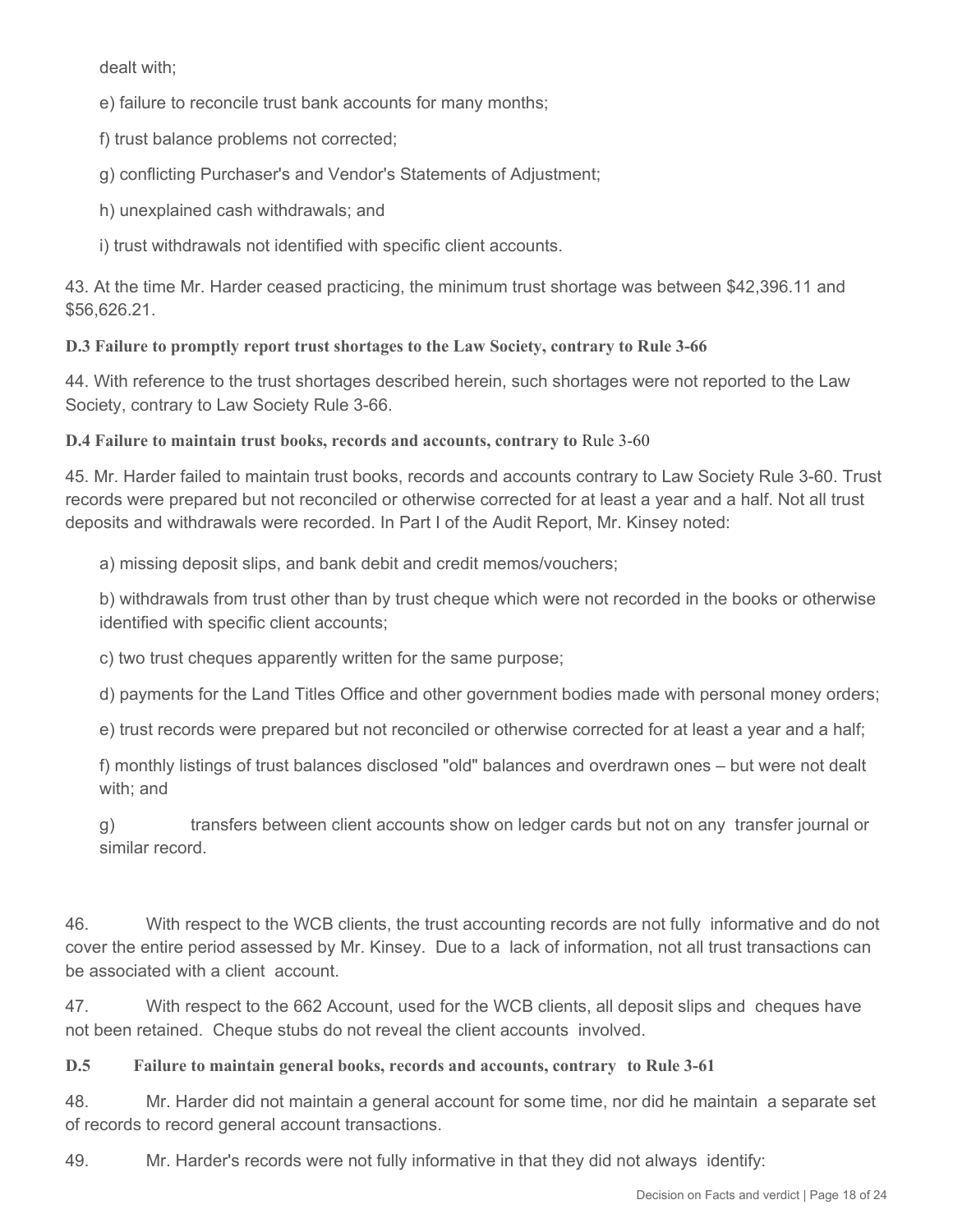a) the amount, date of receipt and the source of all general funds received; and

b) the cheque or voucher number, the amount, date and name of each recipient of each disbursement.

50. Mr. Harder did not maintain the accounts receivable ledger described in Law Society Rule 3-61, or any other suitable alternative.

**D.6 Failure to record general transactions within 30 days and trust account transactions within 7 days of the transaction, contrary to Rule 3-63**

51. Mr. Harder sometimes made withdrawals and wrote cheques (including post-dated cheques). These transactions would not be recorded until some time after the transaction occurred.

52. Mr. Harder also received funds that were never recorded in an account whatsoever. For example, Mr. Harder received funds from clients, yet the receipt of these funds is not recorded in any of Mr. Harder's records.

53. On numerous occasions, Mr. Harder failed to record general transactions within 30 days and trust account transactions within seven days of the transaction.

54. With respect to some complaints, funds were received on clients' behalves, yet the receipt of these funds is not recorded in any of Mr. Harder's records.

#### **D.7 Withdrawal of funds from trust by means other than a cheque marked trust and without sufficient funds to support the withdrawal**

55. On numerous occasions since April 2001, Mr. Harder has made withdrawals from trust accounts other than by trust cheque: Audit Report, Part I. For example, Mr. Harder frequently withdrew funds from the Laurentian Account while visiting the bank.

56. When Mr. Harder took frees from trust, the following frequently occurred:

 a) funds were transferred within the Laurentian Account by using ledger entries only (i.e. no cheque, transfer journal or similar record);

 b) fees were taken before rendering an account or before delivering the account to the client; and

 c) cheques relating to Mr. Harder's fees were either payable to Mr. Harder and endorsed over to, or simply paid directly to, creditors, staff and clients.

57. With respect to some 16 clients in particular, Mr. Harder paid out more than was available to the credit of the particular client on whose behalf the payment was being made. The amount by which any particular client's account was overdrawn is between \$0.90 and \$3,910.91. With respect to the sum of these clients, Mr. Harder paid \$9,334.58 more than was available in trust.

58. Mr. Harder made payments from trust while his trust accounting records were not current.

59. See also section D.2 above regarding trust shortages.

**E. Failure to render accounts or rendered accounts that did not contain a reasonably descriptive statement of services, contrary to Section 69 of the** *Legal Profession Act*

60. Mr. Harder frequently rendered accounts without reasonably descriptive statements of services or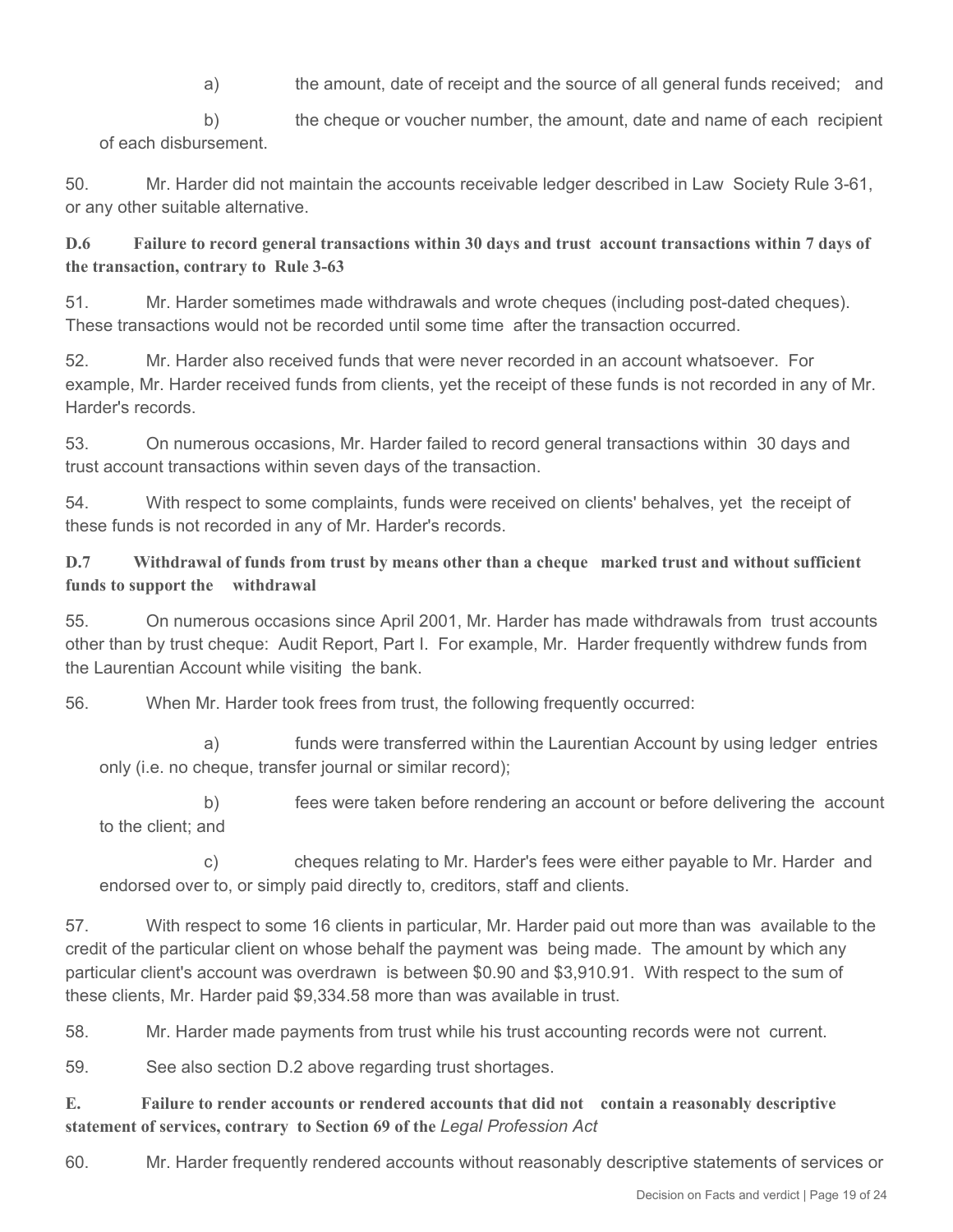without any statement at all.

61. In many instances, prior to setting out the fee amount, Mr. Harder wrote [Audit Report, Part I]:

" TO OUR ACCOUNT HEREIN:

To our account: etc."

62. From early November 2000 onwards and with one exception, Mr. Harder issued no statements of account with respect to the WCB clients. For example:

 a) concerning the L.B. Complaint, Mr. Harder's office paid out all trust funds received from L.B. himself and ALR without ever invoicing the client, though Mr. Harder submits that he had never met L.B. and only became aware of him after the Law Society commenced its investigation:

 b) Mr. Harder never prepared or provided a statement of account to a client, D.T., although D.T. provided several hundred dollars to Mr. Harder (the precise amount being somewhat difficult to assess from the records);

 c) concerning the P.W. Complaint, Mr. Harder failed to prepare a statement of account prior to withdrawing funds from his trust account (or at any other time) and failed to record any time spent on this file.

## **F. Failure to adequately supervise Bryan Pritchard, contrary to Chapter 12 of the** *Professional Conduct Handbook*

63. On November 2, 2000, the Law Society of British Columbia obtained an order prohibiting Dr. Pritchard from engaging in the unauthorized practice of law. The Law Society's concern involved Dr. Pritchard's representation of individuals in WCB-related matters.

64. On or about November 4, 2000, Mr. Harder and Dr. Pritchard entered into an agreement whereby the two would work on the WCB files in association with one another. Their agreement provided that Dr. Pritchard would work in a paralegal type capacity whereas Mr. Harder was the supervising lawyer. Under the arrangement, Dr. Pritchard was to receive 80% of the profits from the WCB files, while Mr. Harder was to receive only 20% for his supervisory role, with Dr. Pritchard bringing each file to his attention.

65. On or about November 8, 2000, Dr. Pritchard sent a letter to the WCB clients advising them of the court ruling and of his new position as a paralegal supervisor with the law firm of Dale Bruce Harder. In his letter, Dr. Pritchard said that he would be able to maintain the every day management of his clients' claims but under the direct supervision and control of Mr. Harder. Dr. Pritchard then went on to say that the WCB clients would now have two representatives acting on their behalf instead of one but that thee would be no increase in fees as quoted.

66. The fees charged and services promised to the WCB clients followed a regular pattern. Clients normally sought to have WCB decisions assessed and possibly appealed. New clients paid \$570.00 for a preliminary assessment of their WCB decisions (\$500.00 in fees and \$70.00 in taxes). If they chose to appeal the WCB decision, a further \$1,140.00 was requested (\$1,000.00 in fees and \$140 in taxes).

67. On January 24, 2001, the following advertisement appeared in the Kelowna Capital News (although Mr. Harder denies having any knowledge of it):

**WCB Problems?** Are you being pushed around? Need a fighter in your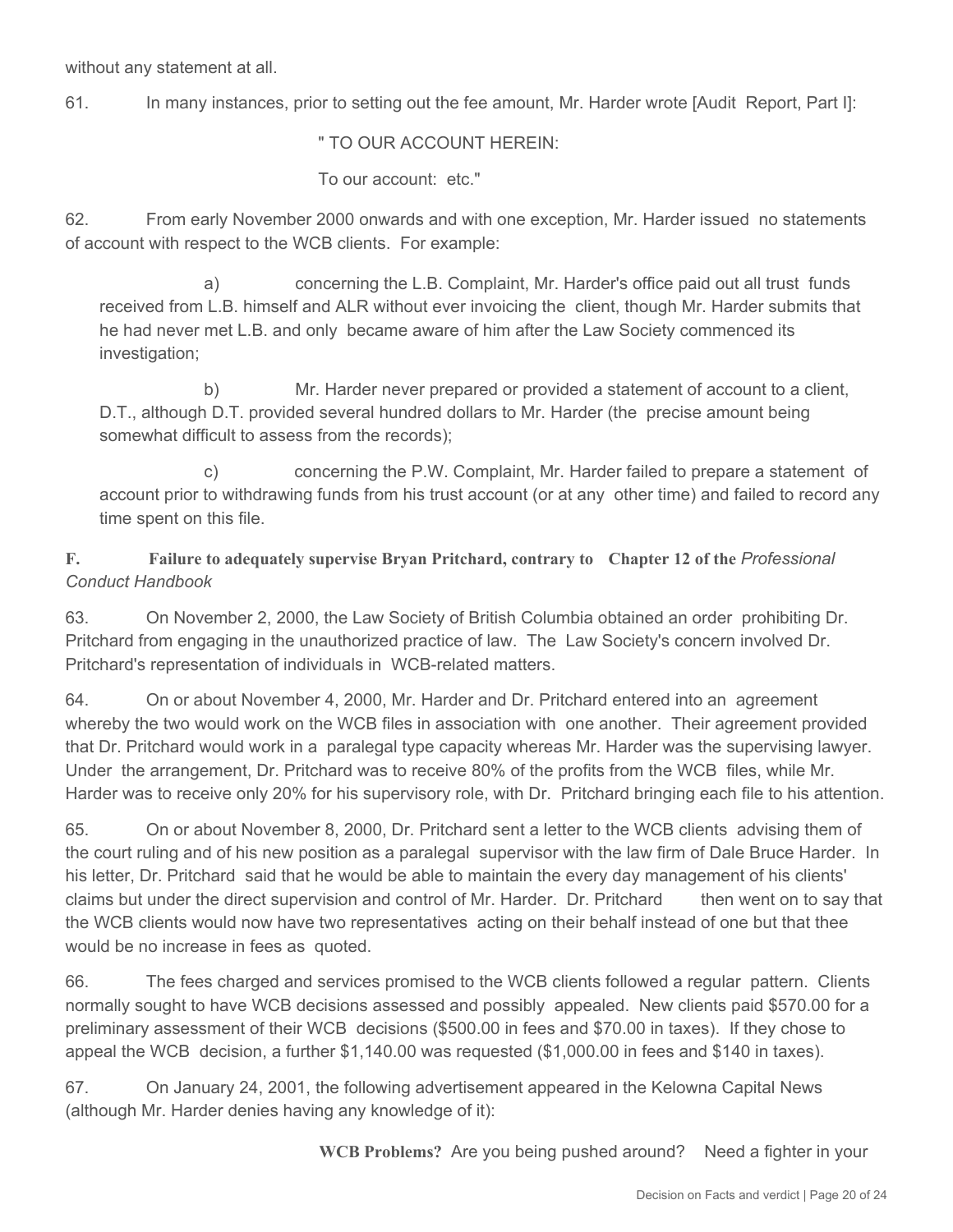with our para-legal supervisor Dr. Bryan W. Pritchard LL.B, B.A., LL.M, M.Ed., PhD., Dip./Trust Adm.,

 A.C.I.S., P. Adm. All files handled with care and consideration. DALE BRUCE HARDER LAW FIRM

Kelowna, 763-7700, 1-800-860-8581

68. By letter dated February 13, 2001 (received by Mr. Harder on February 19, 2001), the Law Society of British Columbia expressed concern that Dr. Pritchard was working out of Mr. Harder's office on matters requiring professional skill and interesty indepent that only a lawyer can provide pursuant to Chapter 12, Ruling 2 of the *Professional Conduct Handbook*.

69. At all relevant times, Mr. Harder was aware that Dr. Pritchard was not licensed to practice law. Mr. Harder was aware of his obligations to supervise Dr. Pritchard.

70. There were approximately 23 WCB clients.

71. Although not part of the initial agreement between Dr. Pritchard and Mr. Harder, while under Mr. Harder's supervision, Dr. Pritchard did in fact:

- a) have conduct of files without any direct supervision;
- b) maintain client files in a location other than Mr. Harder's offices;
- c) meet solely with clients;
- d) take instructions from clients on substantive matters;
- e) provide legal advice to clients;
- f) accept funds and issue receipts from ALR; and
- g) disburse retainer funds without ever sending a bill to clients.

72. A complainant, Y.H., saw a report in the paper about the unauthorized practice order against Dr. Pritchard. Accordingly, she sought to have the money she had paid to him returned. After the unauthorized practice order had been issued, Dr. Pritchard issued receipts from ALR to Y.H. for her cash retainers. No retainer letter or statement of account was provided to Y.H. until after the Law Society advised Mr. Harder that one was required. Mr. Harder subsequently issued a statement of account to Y.H. Y.H. never spoke to Mr. Harder; all of her dealings were with Dr. Pritchard.

73. By letter dated March 19, 2001, the Law Society advised Mr. Harder of its concerns and of the Y.H. complaint. In his response dated April 17, 2001, Mr. Harder replied saying: " No accounts were prepared for any of the WCB clients. Due to the " newness" of the WCB accounts, this was unfortunately overlooked." When further information was requested by the Law Society, Mr. Harder responded by fax dated August 15, 2001 and said: " I apologize for the delay in answering your letter of June 5, 2001, as Mr. Brian [sic.] Pritchard was in possession of [Y.H.]'s file" .

74. Concerning the M.B. Complaint, Mrs. B. delivered \$500.00 cash to the receptionist at Mr. Harder's office. An ALR receipt dated November 16, 2000 was issued; however, M.B. did not receive a statement of account from Mr. Harder, and Mr. Harder has no record of having received the funds.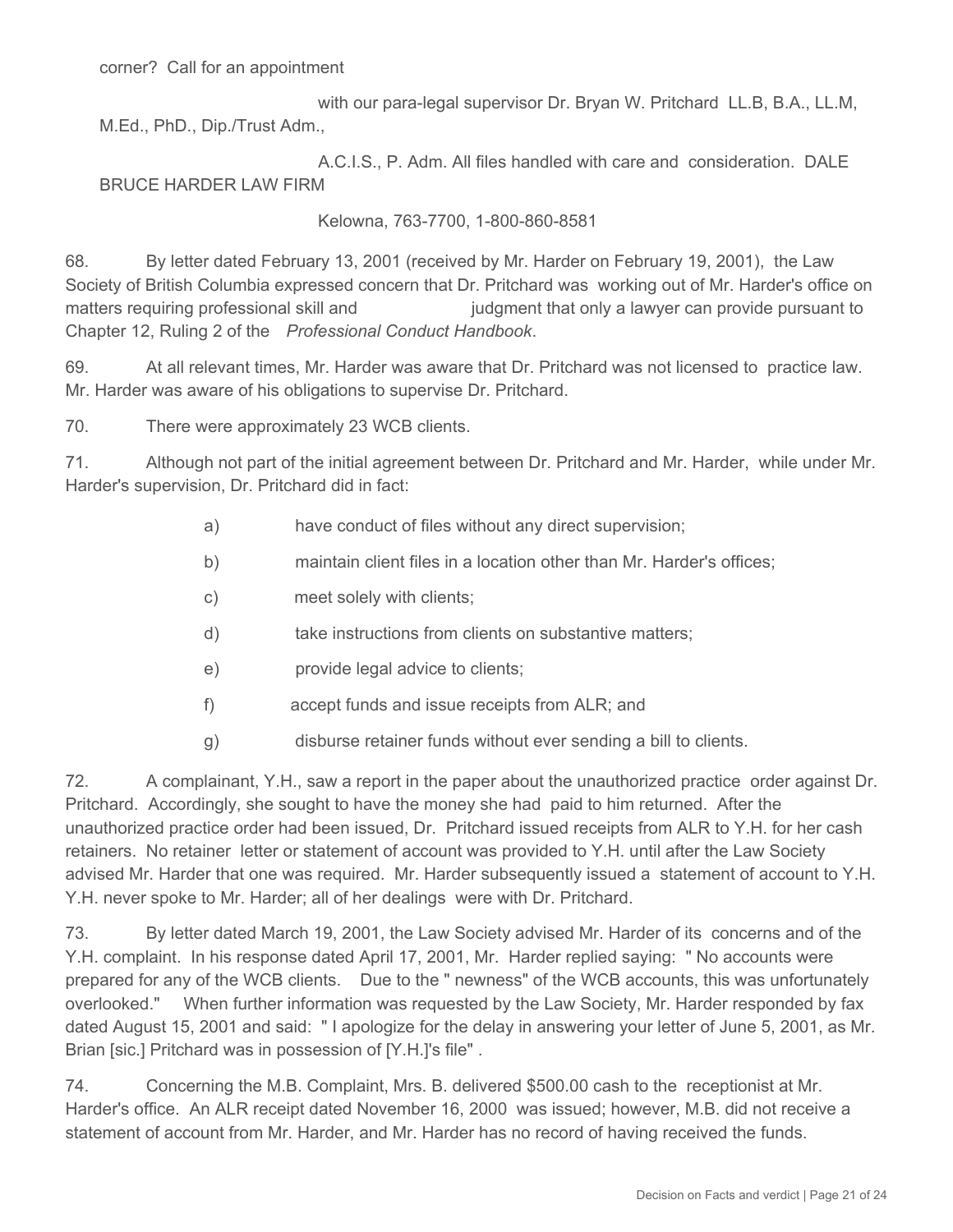75. In a letter to the Law Society dated January 14, 2003 regarding the L.B. complaint, Mr. Harder wrote:

 I wish to say that I was never aware of [L.B.'s] file nor did I ever approve of him to come within my duty of care . . . I do recall [L.B.'s] phone call, but I could not advise him on this WCB file as I knew nothing.

76. Nevertheless, L.B.'s draft assessment report was attached to a letter from Mr. Harder dated February 15, 2001. Neither the draft assessment report nor the letter were signed, although the draft assessment report is marked " rough draft" in what is clearly Dr. Pritchard's handwriting.

77. Mr. Harder and Dr. Pritchard's relationship ended around the end of June 2001, with Dr. Pritchard suddenly abandoning the WCB files.

78. In total, at least 12 WCB clients have complained to the Law Society about Mr. Harder.

79. Mr. Harder has voluntarily taken measures to compensate the WCB clients inconvenienced by his lack of supervision of Dr. Pritchard. Since he has ceased practising, Mr. Harder has provided partial reimbursement of some of the WCB clients that Dr. Pritchard had solicited but that Mr. Harder had never met nor been aware of. The total amount of this restitution is approximately  $$3,650.00$ .

80. Mr. Harder also offered to voluntarily compensate L.B. as restitution.

**G. Use of funds received in trust by Mr. Harder in his capacity as a barrister and solicitor**

81. As stated above, Mr. Harder paid personal business expenses from the Laurentian Account. He also had money on deposit at the Laurentian Account. From time-to-time, however, Mr. Harder's personal withdrawals from the Laurentian Account exceeded the amount available on deposit. In other words, Account 3591 was overdrawn.

82. Cheques for Mr. Harder's personal and business expenses were nevertheless honoured as there were sufficient client funds in the Laurentian Account to meet those obligations.

83. Although Account 3591's deficit fluctuated over time, when Mr. Harder ceased practicing, there was a minimum trust shortage of between \$42,396.11 and \$56,626.11.

84. On numerous occasions between April 2000 and November 2001, Mr. Harder used client funds by making withdrawals from the Laurentian Account to pay business and personal expenses and causing Account 3591 to be in a deficit situation. These withdrawals were made without entitlement and without the consent, knowledge or authorization of Mr. Harder's clients.

85. In addition to the reimbursement of the above-noted WCB clients under heading G, Mr. Harder, by his own volition, further reimbursed one complainant, K.F., in the amount of \$550.00 in or around September, 2002.

**H Failure to render and deliver an account prior to withdrawing funds from trust, contrary to Rule 3-57(2)**

86. All monies were removed from the 662 account, used for the WCB clients, yet no billings were issued to them by Mr. Harder, with the exception of one client. This represents some 22 clients who never received an invoice from Mr. Harder.

87. Concerning Mr. Harder's clients, the M. Estate and L.W., Mr. Harder withdrew fees that exceeded the amount he had invoiced to his clients.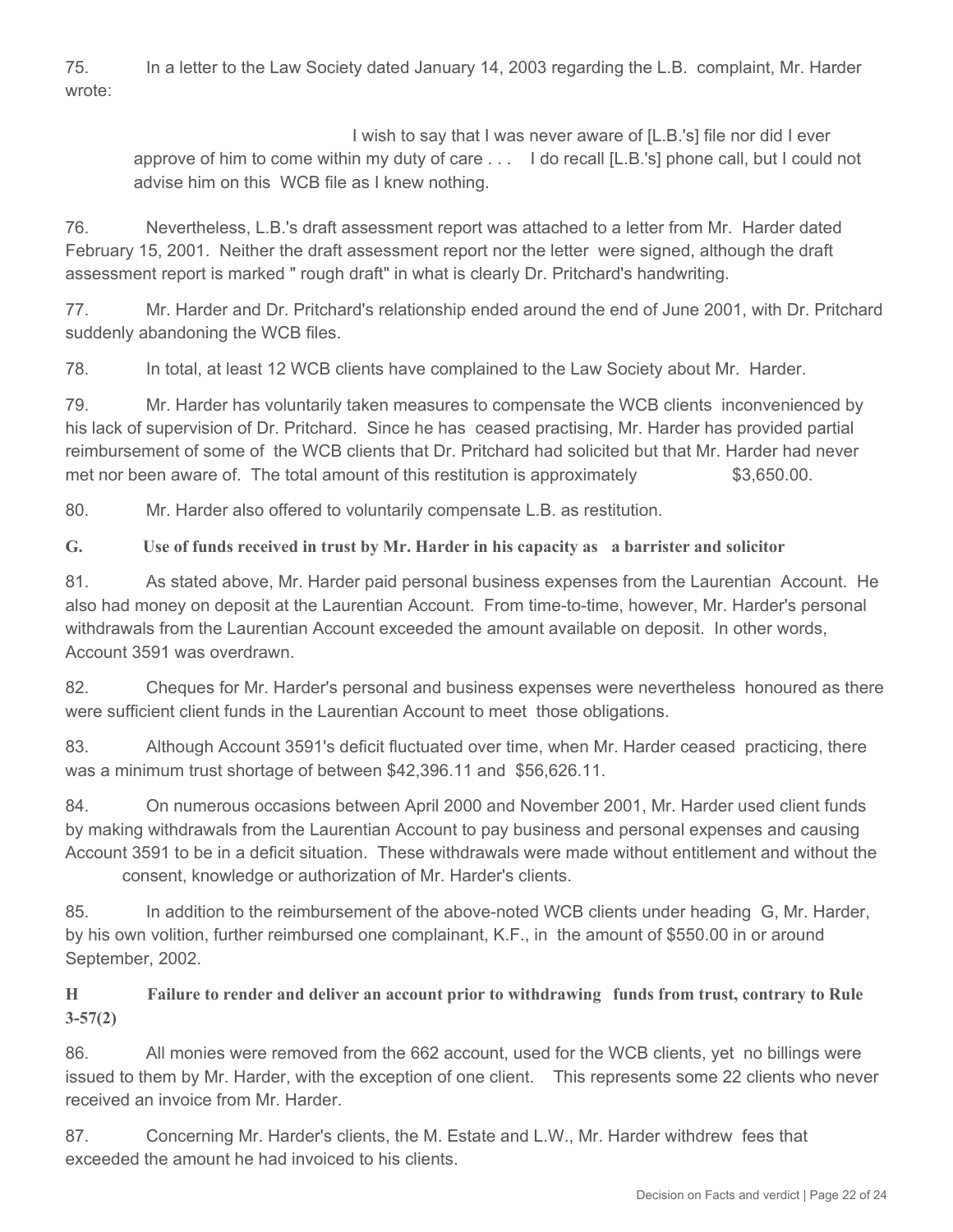88. With respect to Mr. Harder's client, G.J., Mr. Harder withdrew fees worth \$3,065.00 from trust between June 13 and August 1, 2001. The related invoice, however, which shows the amount due as being paid from trust, is dated August 7, 2001.

89. No account was rendered or delivered to a client prior to the withdrawals described in section G.

**I. Failure to file Form 47 for the period ending January 31, 2001, contrary to Law Society Rule 3-72**

90. Mr. Harder's Accountant's Report (Form 47) for the year ending January 31, 2001 was due by April 30, 2001. When Mr. Harder failed to file his Form 47 on time, the Law Society sent several follow-up letters.

91. Mr. Harder has never filed a Form 47 for the period ending January 31, 2001.

#### **J. Failure to pay the second instalment of annual fees on or before July 3, 2001 and practising while uninsured, contrary to Section 30(7) of the** *Legal Profession Act*

92. The second instalment of Mr. Harder's annual fees was due on July 3, 2001. By letter dated July 17, 2001, the Law Society's Member Information Group demanded immediate payment of Mr. Harder's fees.

93. Because Mr. Harder had not paid such fees, meaning that he lacked insurance coverage, the Law Society demanded that Mr. Harder immediately cease the practise of law and surrender both his practice certificate and any proof of professional liability. Mr. Harder responded by fax dated September 24, 2001 and the second instalment of his annual fees was received on September 25, 2001.

94. Mr. Harder practised without insurance from July 1 until September 25, 2001.

#### **Admissions**

95. Mr. Harder failed to serve his clients in a conscientious, diligent and efficient manner so as to provide a quality of service at least equal to that which would be expected of a competent lawyer, contrary to Chapter 3, paragraph 3 of the *Professional Conduct Handbook*.

96. Mr. Harder failed to hold and remit the Provincial Sales Tax (Social Service Tax) and Goods and Services Tax as required by provincial and federal laws.

97. Mr. Harder violated the accounting rules described in the Audit Report.

98. Mr. Harder failed to render accounts or rendered accounts that did not contain a reasonably descriptive statement of services, contrary to Section 69 of the *Legal Profession Act*.

99. Mr. Harder failed to adequately supervise Bryan Pritchard, contrary to Chapter 12 of the *Professional Conduct Handbook*.

100. On numerous occasions between April 2000 and November 2001, Mr. Harder used client funds by making withdrawals from the Laurentian Account to pay business and personal expenses and causing Account 3591 to be in a deficit situation. Some of these withdrawals were made without entitlement and without the consent, knowledge or authorization of Mr. Harder's clients.

101. Mr. Harder withdrew trust funds prior to rendering or delivering accounts to some of his clients, contrary to Law Society Rule 3-57(2).

102. Mr. Harder failed to pay the second instalment of annual fees on July 3, 2001when due and, contrary to Section 30(7) of the *Legal Profession Act*, practised while uninsured until September 25, 2001.